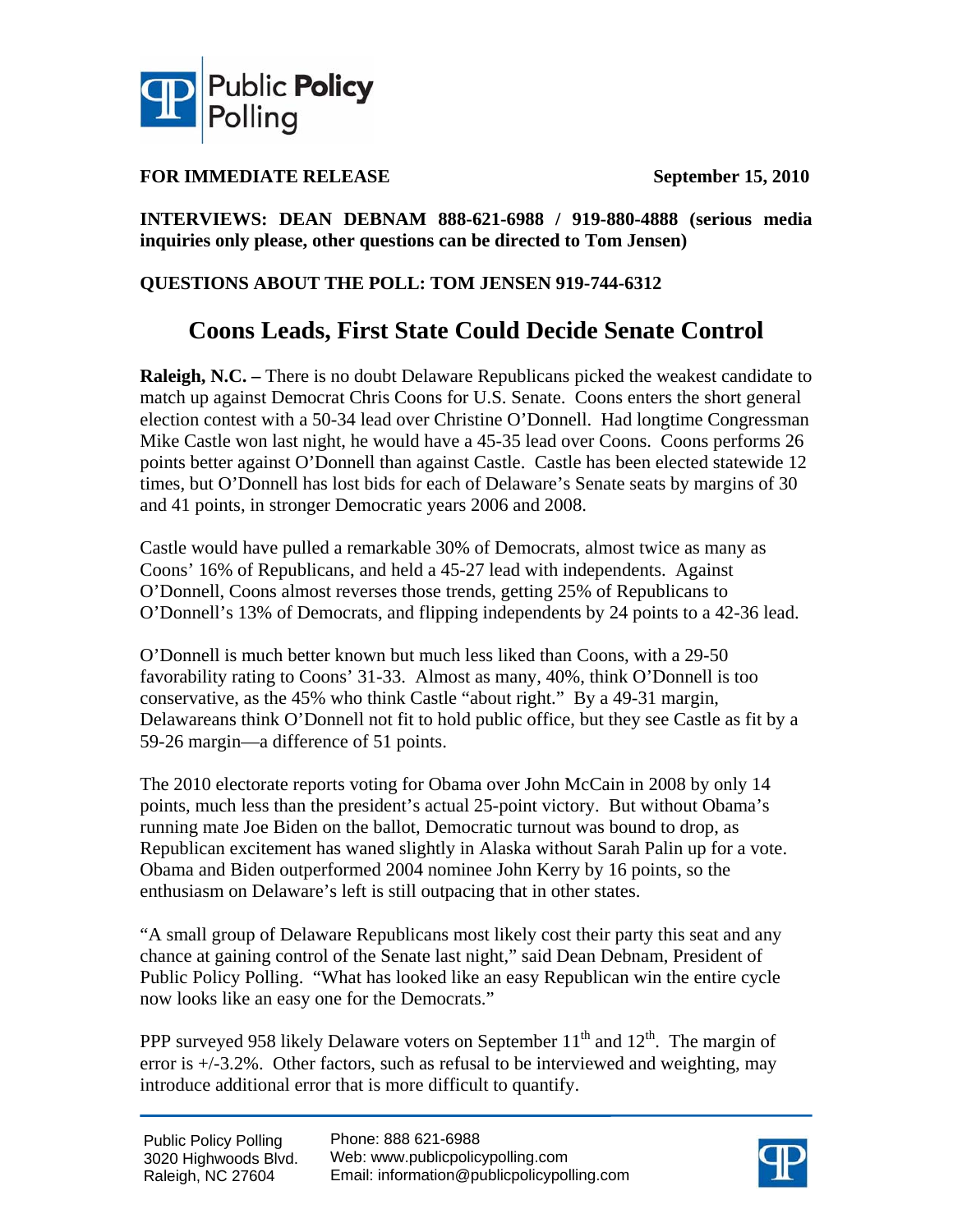

# **Delaware Survey Results**

| Q1             | Do you approve or disapprove of President<br>Barack Obama's job performance? |  |  |  |  |  |  |
|----------------|------------------------------------------------------------------------------|--|--|--|--|--|--|
|                |                                                                              |  |  |  |  |  |  |
|                |                                                                              |  |  |  |  |  |  |
|                |                                                                              |  |  |  |  |  |  |
| Q <sub>2</sub> | Do you approve or disapprove of Senator Tom<br>Carper's job performance?     |  |  |  |  |  |  |
|                |                                                                              |  |  |  |  |  |  |
|                |                                                                              |  |  |  |  |  |  |
|                |                                                                              |  |  |  |  |  |  |
| Q <sub>3</sub> | Do you approve or disapprove of Senator Ted<br>Kaufman's job performance?    |  |  |  |  |  |  |
|                |                                                                              |  |  |  |  |  |  |
|                |                                                                              |  |  |  |  |  |  |
|                |                                                                              |  |  |  |  |  |  |
| Q4             | Do you approve or disapprove of Governor<br>Jack Markell's job performance?  |  |  |  |  |  |  |
|                |                                                                              |  |  |  |  |  |  |
|                |                                                                              |  |  |  |  |  |  |
|                |                                                                              |  |  |  |  |  |  |
| Q5             | Do you have a favorable or unfavorable opinion<br>of Mike Castle?            |  |  |  |  |  |  |
|                | Favorable44% Not sure15%                                                     |  |  |  |  |  |  |
|                | Unfavorable 40%                                                              |  |  |  |  |  |  |
| Q6             | Do you have a favorable or unfavorable opinion<br>of Chris Coons?            |  |  |  |  |  |  |
|                | Favorable31% Not sure36%                                                     |  |  |  |  |  |  |
|                | Unfavorable 33%                                                              |  |  |  |  |  |  |
| Q7             | Do you have a favorable or unfavorable opinion<br>of Christine O'Donnell?    |  |  |  |  |  |  |
|                | Favorable29% Not sure21%                                                     |  |  |  |  |  |  |
|                | Unfavorable 50%                                                              |  |  |  |  |  |  |

| Q8 | If the candidates for US Senate this fall were<br>Republican Mike Castle and Democrat Chris<br>Coons, who would you vote for?         |  |
|----|---------------------------------------------------------------------------------------------------------------------------------------|--|
|    |                                                                                                                                       |  |
|    |                                                                                                                                       |  |
|    |                                                                                                                                       |  |
| Q9 | If the candidates for US Senate this fall were<br>Republican Christine O'Donnell and Democrat<br>Chris Coons, who would you vote for? |  |
|    |                                                                                                                                       |  |
|    |                                                                                                                                       |  |
|    |                                                                                                                                       |  |
|    | Q10 Do you think Mike Castle is too liberal, too<br>conservative, or about right?                                                     |  |
|    |                                                                                                                                       |  |
|    |                                                                                                                                       |  |
|    |                                                                                                                                       |  |
|    |                                                                                                                                       |  |
|    | Q11 Do you think Christine O'Donnell is too liberal,<br>too conservative, or about right?                                             |  |
|    |                                                                                                                                       |  |
|    |                                                                                                                                       |  |
|    |                                                                                                                                       |  |
|    |                                                                                                                                       |  |
|    | Q12 Do you think Mike Castle is fit to hold public<br>office?                                                                         |  |
|    |                                                                                                                                       |  |
|    |                                                                                                                                       |  |
|    |                                                                                                                                       |  |

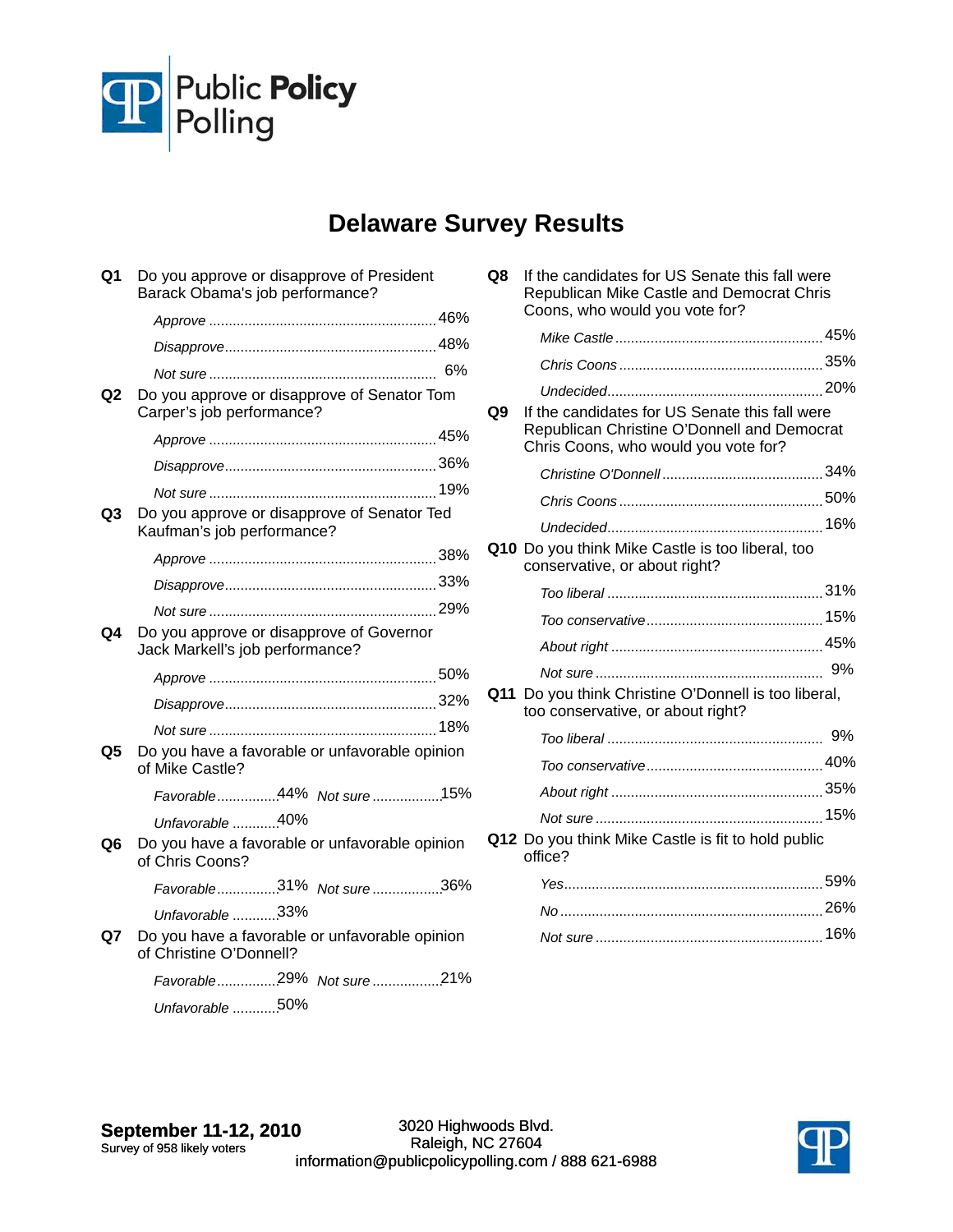

| Q13 Do you think Christine O'Donnell is fit to hold<br>public office?                                                                  |  |
|----------------------------------------------------------------------------------------------------------------------------------------|--|
|                                                                                                                                        |  |
|                                                                                                                                        |  |
|                                                                                                                                        |  |
| Q14 Would you be more or less likely to vote for a<br>candidate who was endorsed by Sarah Palin,<br>or would it not make a difference? |  |
|                                                                                                                                        |  |
|                                                                                                                                        |  |
|                                                                                                                                        |  |
| Q15 Do you consider yourself to be a member of<br>the Tea Party?                                                                       |  |
|                                                                                                                                        |  |
|                                                                                                                                        |  |
|                                                                                                                                        |  |
| Q16 Do you think the Republican Party is too liberal,<br>too conservative, or about right?                                             |  |
|                                                                                                                                        |  |
|                                                                                                                                        |  |
|                                                                                                                                        |  |
|                                                                                                                                        |  |
| Q17 Who did you vote for President in 2008?                                                                                            |  |
|                                                                                                                                        |  |
|                                                                                                                                        |  |
|                                                                                                                                        |  |

|     | Q18 Would you describe yourself as a liberal,<br>moderate, or conservative?                                                      |  |
|-----|----------------------------------------------------------------------------------------------------------------------------------|--|
|     |                                                                                                                                  |  |
|     |                                                                                                                                  |  |
|     |                                                                                                                                  |  |
|     | Q19 If you are a woman, press 1. If a man, press 2.                                                                              |  |
|     |                                                                                                                                  |  |
|     |                                                                                                                                  |  |
|     | Q20 If you are a Democrat, press 1. If a<br>Republican, press 2. If an independent or<br>another party, press 3.                 |  |
|     |                                                                                                                                  |  |
|     |                                                                                                                                  |  |
|     |                                                                                                                                  |  |
| Q21 | If you are white, press 1. If African-American,<br>press 2. If other, press 3.                                                   |  |
|     |                                                                                                                                  |  |
|     |                                                                                                                                  |  |
|     |                                                                                                                                  |  |
|     | Q22 If you are 18 to 29 years old, press 1. If 30 to<br>45, press 2. If 46 to 65, press 3. If you are<br>older than 65, press 4. |  |
|     |                                                                                                                                  |  |
|     |                                                                                                                                  |  |
|     |                                                                                                                                  |  |
|     |                                                                                                                                  |  |

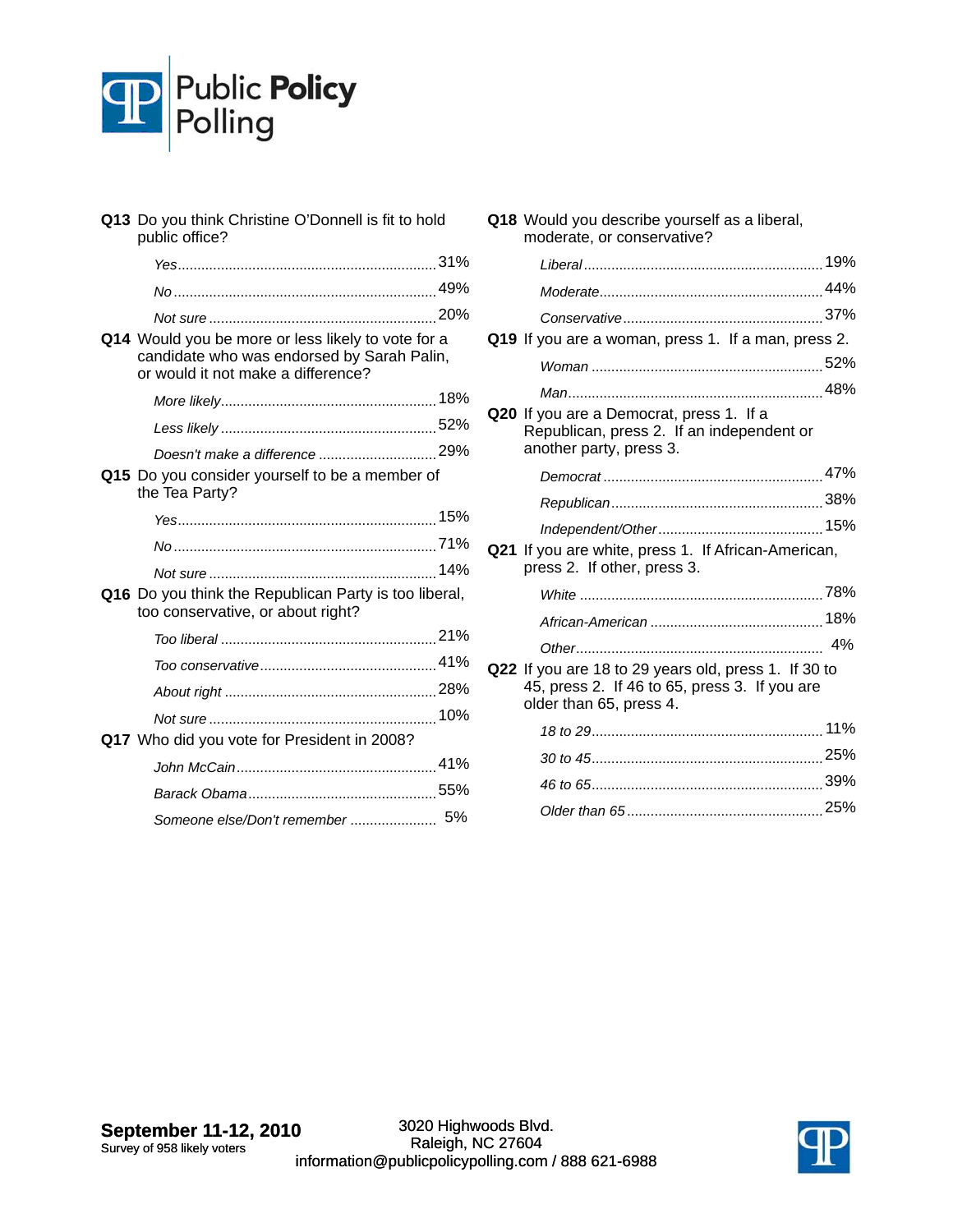

|                |             |     | <b>2008 Vote</b> |                                            |  |  |
|----------------|-------------|-----|------------------|--------------------------------------------|--|--|
|                | <b>Base</b> |     | McCain Obama     | John Barack Someone else/Don't<br>remember |  |  |
| Obama Approval |             |     |                  |                                            |  |  |
| Approve 46%    |             | 6%  | 79%              | 17%                                        |  |  |
| Disapprove     | 48%         | 91% | 14%              | 64%                                        |  |  |
| Not sure       | 6%          | 4%  | 7%               | 19%                                        |  |  |

|                        |      | <b>2008 Vote</b> |     |                                            |
|------------------------|------|------------------|-----|--------------------------------------------|
|                        | Base | McCain Obama     |     | John Barack Someone else/Don't<br>remember |
| <b>Carper Approval</b> |      |                  |     |                                            |
| Approve 45%            |      | 20%              | 64% | 31%                                        |
| Disapprove 36%         |      | 61%              | 18% | 36%                                        |
| Not sure 19%           |      | 20%              | 18% | 32%                                        |

|                  |      |              | <b>2008 Vote</b> |                                            |  |
|------------------|------|--------------|------------------|--------------------------------------------|--|
|                  | Base | McCain Obama |                  | John Barack Someone else/Don't<br>remember |  |
| Kaufman Approval |      |              |                  |                                            |  |
| Approve 38%      |      | 15%          | 56%              | 22%                                        |  |
| Disapprove 33%   |      | 54%          | 16%              | 39%                                        |  |
| Not sure 29%     |      | 31%          | 27%              | 39%                                        |  |

|                         |      | <b>2008 Vote</b> |     |                                            |
|-------------------------|------|------------------|-----|--------------------------------------------|
|                         | Base | McCain Obama     |     | John Barack Someone else/Don't<br>remember |
| <b>Markell Approval</b> |      |                  |     |                                            |
| Approve 50%             |      | 29%              | 67% | 36%                                        |
| Disapprove              | 32%  | 47%              | 20% | 38%                                        |
| Not sure 18%            |      | 23%              | 13% | 26%                                        |

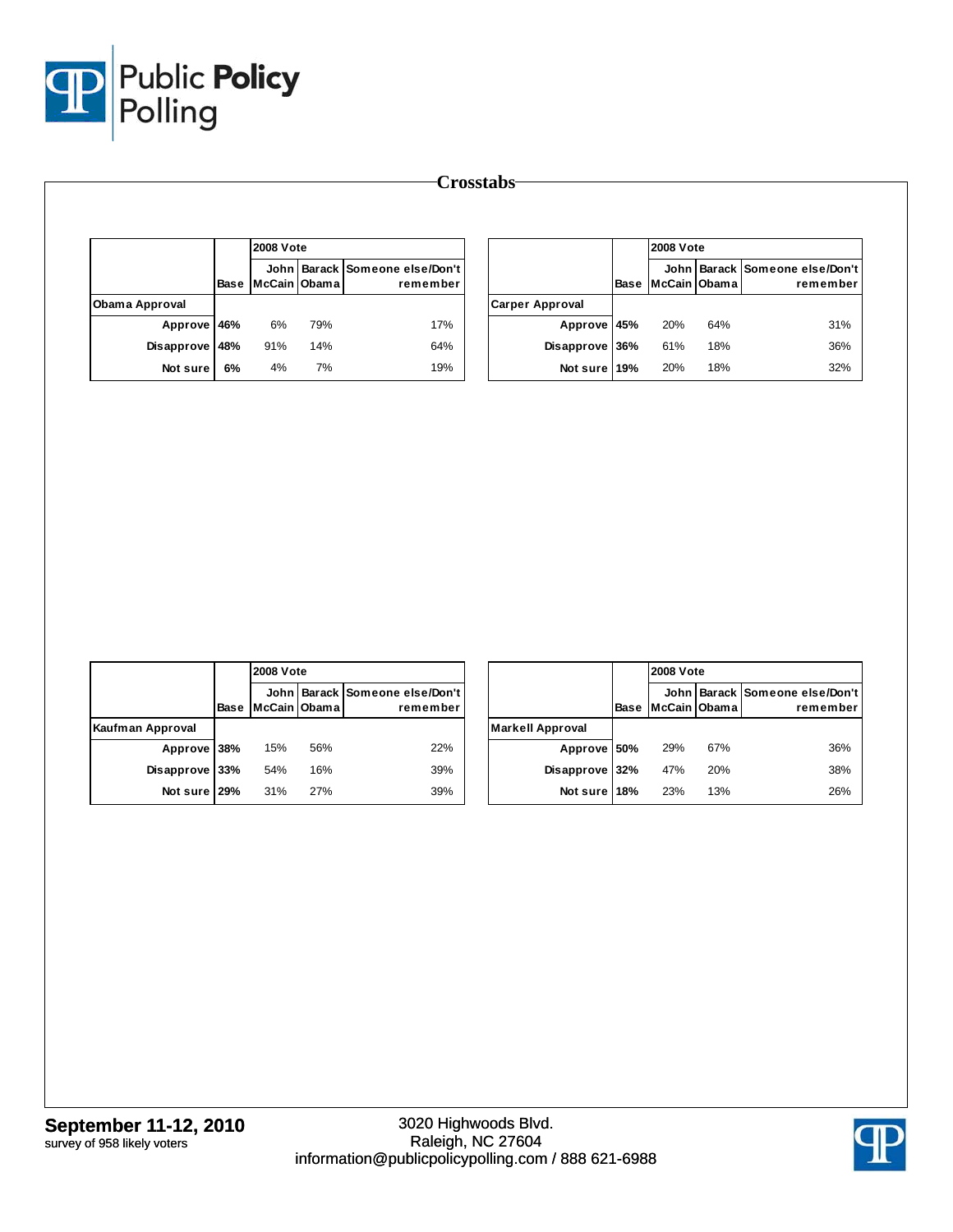

|                            |      | <b>2008 Vote</b>       |     |                                       |
|----------------------------|------|------------------------|-----|---------------------------------------|
|                            | Base | John I<br>McCain Obama |     | Barack Someone else/Don't<br>remember |
| <b>Castle Favorability</b> |      |                        |     |                                       |
| Favorable 44%              |      | 40%                    | 49% | 35%                                   |
| Unfavorable I              | 40%  | 50%                    | 33% | 39%                                   |
| Not sure 15%               |      | 11%                    | 18% | 26%                                   |

|                           |      | <b>2008 Vote</b> |     |                                            |
|---------------------------|------|------------------|-----|--------------------------------------------|
|                           | Base | McCain Obama     |     | John Barack Someone else/Don't<br>remember |
| <b>Coons Favorability</b> |      |                  |     |                                            |
| Favorable 31%             |      | 12%              | 47% | 17%                                        |
| Unfavorable 33%           |      | 49%              | 21% | 34%                                        |
| Not sure 36%              |      | 39%              | 32% | 49%                                        |

|                           |             |              | <b>2008 Vote</b> |                                            |  |
|---------------------------|-------------|--------------|------------------|--------------------------------------------|--|
|                           | <b>Base</b> | McCain Obama |                  | John Barack Someone else/Don't<br>remember |  |
| O'Donnell<br>Favorability |             |              |                  |                                            |  |
| Favorable 29%             |             | 49%          | 13%              | 35%                                        |  |
| Unfavorable 50%           |             | 36%          | 62%              | 38%                                        |  |
| Not sure 21%              |             | 15%          | 25%              | 27%                                        |  |

|                     |             |              | <b>2008 Vote</b> |                                            |  |
|---------------------|-------------|--------------|------------------|--------------------------------------------|--|
|                     | <b>Base</b> | McCain Obama |                  | John Barack Someone else/Don't<br>remember |  |
| <b>Castle/Coons</b> |             |              |                  |                                            |  |
| Mike Castle 45%     |             | 66%          | 30%              | 40%                                        |  |
| Chris Coons 35%     |             | 12%          | 55%              | 11%                                        |  |
| Undecided 20%       |             | 21%          | 16%              | 49%                                        |  |

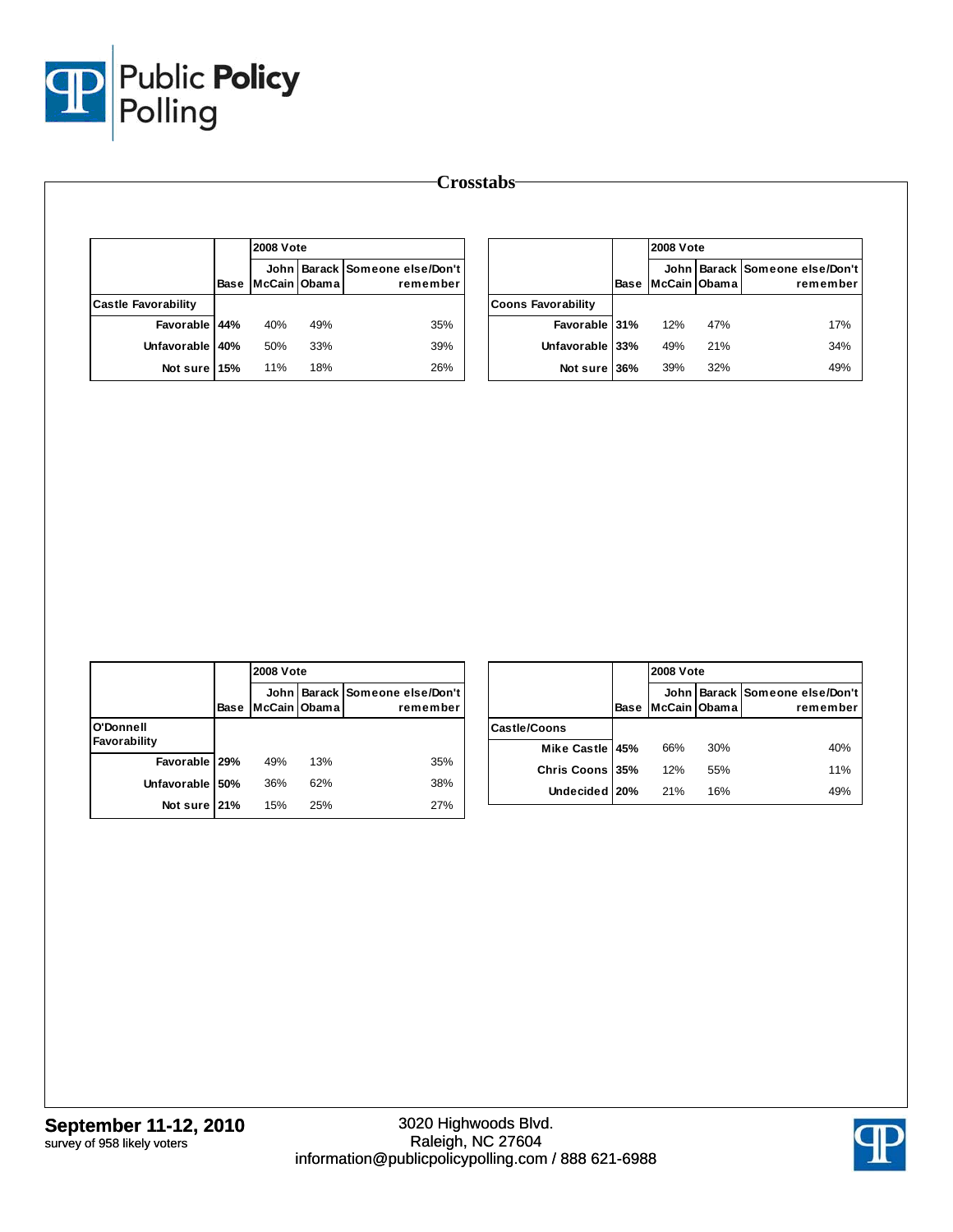

|                                |      |                 | <b>2008 Vote</b> |                                            |  |  |  |  |
|--------------------------------|------|-----------------|------------------|--------------------------------------------|--|--|--|--|
|                                | Base | McCain IObama I |                  | John Barack Someone else/Don't<br>remember |  |  |  |  |
| O'Donnell/Coons                |      |                 |                  |                                            |  |  |  |  |
| <b>Christine O'Donnell 34%</b> |      | 64%             | 12%              | 39%                                        |  |  |  |  |
| Chris Coons 50%                |      | 21%             | 74%              | 28%                                        |  |  |  |  |
| Undecided 16%                  |      | 15%             | 14%              | 33%                                        |  |  |  |  |

|                        |             | <b>2008 Vote</b>     |     |                                       |
|------------------------|-------------|----------------------|-----|---------------------------------------|
|                        | <b>Base</b> | John<br>McCain Obama |     | Barack Someone else/Don't<br>remember |
| Castle Ideology        |             |                      |     |                                       |
| Too liberal 31%        |             | 59%                  | 9%  | 34%                                   |
| Too conservative   15% |             | 3%                   | 26% | 5%                                    |
| About right            | 45%         | 34%                  | 52% | 51%                                   |
| Not sure               | 9%          | 5%                   | 12% | 10%                                   |

|                    |             |                        | <b>2008 Vote</b> |                                       |  |  |  |  |  |
|--------------------|-------------|------------------------|------------------|---------------------------------------|--|--|--|--|--|
|                    | <b>Base</b> | John I<br>McCain Obama |                  | Barack Someone else/Don't<br>remember |  |  |  |  |  |
| O'Donnell Ideology |             |                        |                  |                                       |  |  |  |  |  |
| <b>Too liberal</b> | 9%          | 10%                    | 9%               | 8%                                    |  |  |  |  |  |
| Too conservative   | 40%         | 22%                    | 56%              | 22%                                   |  |  |  |  |  |
| About right 35%    |             | 56%                    | 19%              | 46%                                   |  |  |  |  |  |
| Not sure           | 15%         | 12%                    | 16%              | 25%                                   |  |  |  |  |  |

|                       |             |              | <b>2008 Vote</b> |                                            |  |  |  |  |
|-----------------------|-------------|--------------|------------------|--------------------------------------------|--|--|--|--|
|                       | <b>Base</b> | McCain Obama |                  | John Barack Someone else/Don't<br>remember |  |  |  |  |
| <b>Castle Fitness</b> |             |              |                  |                                            |  |  |  |  |
|                       | Yes 59%     | 51%          | 65%              | 54%                                        |  |  |  |  |
|                       | No 26%      | 34%          | 20%              | 17%                                        |  |  |  |  |
| Not sure 16%          |             | 15%          | 15%              | 29%                                        |  |  |  |  |

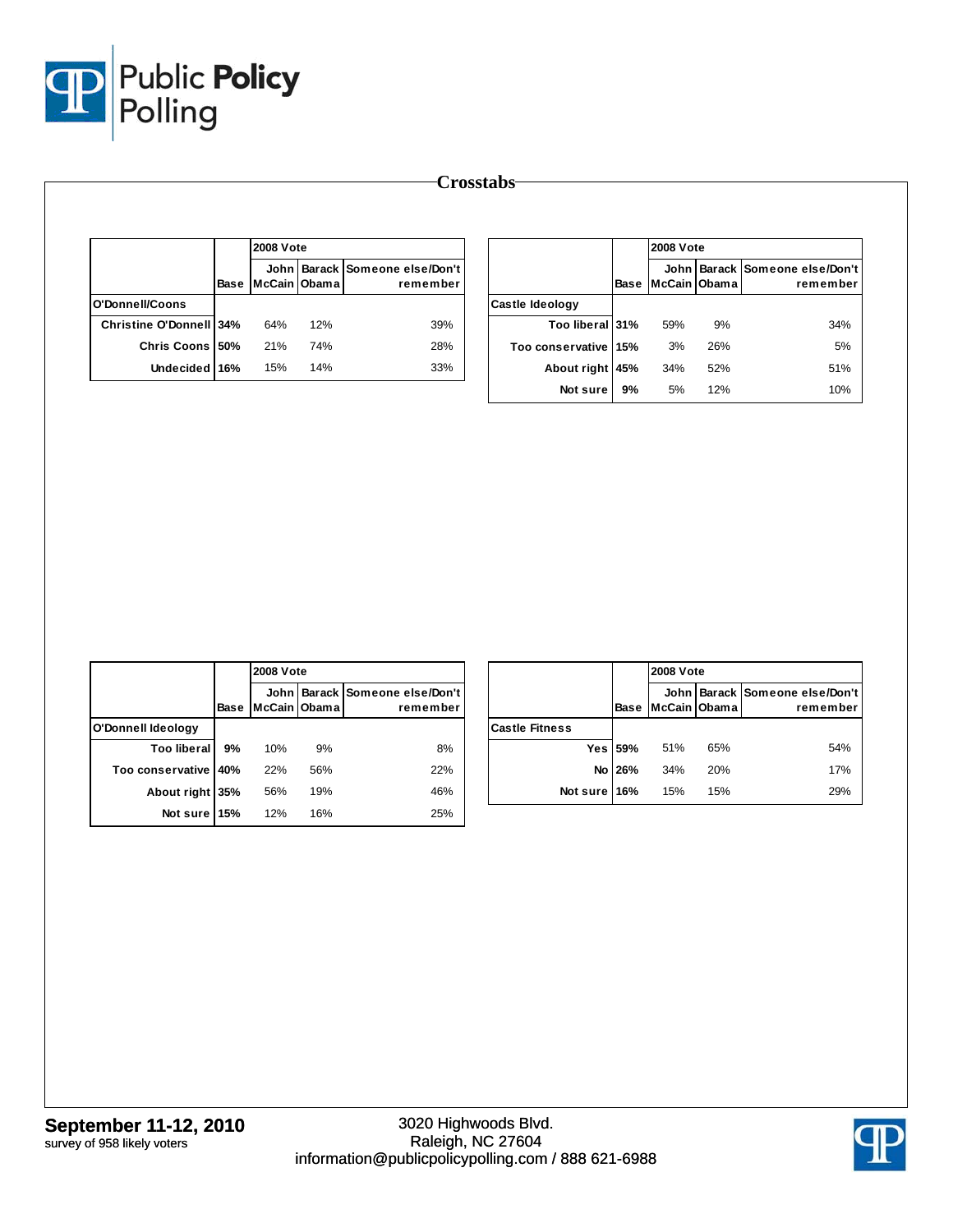

| <b>Crosstabs</b> |  |
|------------------|--|
|------------------|--|

|                          |         |              | <b>2008 Vote</b> |                                            |  |  |  |  |
|--------------------------|---------|--------------|------------------|--------------------------------------------|--|--|--|--|
|                          | Base    | McCain Obama |                  | John Barack Someone else/Don't<br>remember |  |  |  |  |
| <b>O'Donnell Fitness</b> |         |              |                  |                                            |  |  |  |  |
|                          | Yes 31% | 50%          | 15%              | 30%                                        |  |  |  |  |
| No.                      | 49%     | 33%          | 64%              | 28%                                        |  |  |  |  |
| Not sure 20%             |         | 17%          | 21%              | 42%                                        |  |  |  |  |

|                                     |             | <b>2008 Vote</b>       |     |                                       |  |  |
|-------------------------------------|-------------|------------------------|-----|---------------------------------------|--|--|
|                                     | <b>Base</b> | John l<br>McCain Obama |     | Barack Someone else/Don't<br>remember |  |  |
| <b>Palin Endorsement</b><br>Im pact |             |                        |     |                                       |  |  |
| More likely 18%                     |             | 37%                    | 5%  | 11%                                   |  |  |
| Less likely 52%                     |             | 18%                    | 79% | 51%                                   |  |  |
| Doesn't make a 29%<br>difference    |             | 45%                    | 16% | 38%                                   |  |  |

|              |         | <b>2008 Vote</b> |     |                                            |
|--------------|---------|------------------|-----|--------------------------------------------|
|              | Base    | McCain Obama     |     | John Barack Someone else/Don't<br>remember |
| Tea Party ID |         |                  |     |                                            |
|              | Yes 15% | 29%              | 3%  | 19%                                        |
|              | No 71%  | 56%              | 85% | 52%                                        |
| Not sure 14% |         | 16%              | 11% | 30%                                        |

|                        |             | <b>2008 Vote</b>       |     |                                       |  |  |  |  |
|------------------------|-------------|------------------------|-----|---------------------------------------|--|--|--|--|
|                        | <b>Base</b> | John I<br>McCain Obama |     | Barack Someone else/Don't<br>remember |  |  |  |  |
| <b>GOP Ideology</b>    |             |                        |     |                                       |  |  |  |  |
| Too liberal 21%        |             | 32%                    | 11% | 22%                                   |  |  |  |  |
| Too conservative   41% |             | 10%                    | 68% | 20%                                   |  |  |  |  |
| About right            | 28%         | 50%                    | 10% | 42%                                   |  |  |  |  |
| Not sure               | 10%         | 8%                     | 11% | 16%                                   |  |  |  |  |

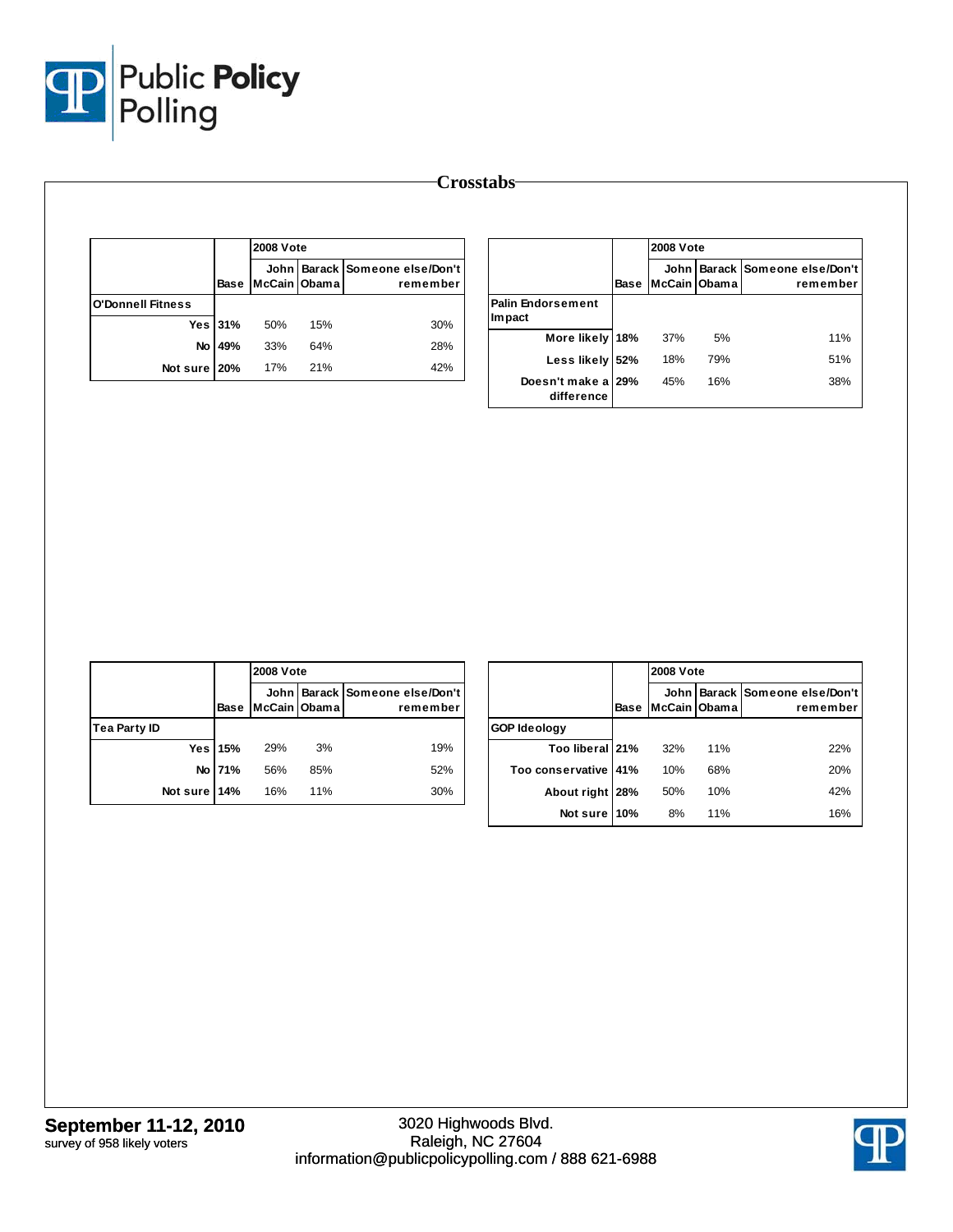

|                       |             | Ideology |     |                               |                        |             | Ideology |     |                                |
|-----------------------|-------------|----------|-----|-------------------------------|------------------------|-------------|----------|-----|--------------------------------|
|                       | <b>Base</b> |          |     | Liberal Moderate Conservative |                        | <b>Base</b> |          |     | Liberal Moderate  Conservative |
| <b>Obama Approval</b> |             |          |     |                               | <b>Carper Approval</b> |             |          |     |                                |
| Approve               | 46%         | 86%      | 56% | 14%                           | Approve                | 45%         | 67%      | 58% | 17%                            |
| Disapprove            | 48%         | 8%       | 35% | 83%                           | Disapprove             | 36%         | 12%      | 23% | 64%                            |
| Not sure              | 6%          | 6%       | 9%  | 3%                            | Not sure 19%           |             | 21%      | 18% | 20%                            |

|                  |             | <b>Ideology</b> |     |                               |  |  |
|------------------|-------------|-----------------|-----|-------------------------------|--|--|
|                  | <b>Base</b> |                 |     | Liberal Moderate Conservative |  |  |
| Kaufman Approval |             |                 |     |                               |  |  |
| Approve 38%      |             | 61%             | 47% | 15%                           |  |  |
| Disapprove 33%   |             | 11%             | 23% | 55%                           |  |  |
| Not sure 29%     |             | 29%             | 30% | 29%                           |  |  |

|                         |             | Ideology |     |                               |  |  |  |
|-------------------------|-------------|----------|-----|-------------------------------|--|--|--|
|                         | <b>Base</b> |          |     | Liberal Moderate Conservative |  |  |  |
| <b>Markell Approval</b> |             |          |     |                               |  |  |  |
| Approve 50%             |             | 65%      | 63% | 28%                           |  |  |  |
| Disapprove 32%          |             | 19%      | 25% | 47%                           |  |  |  |
| Not sure 18%            |             | 17%      | 12% | 25%                           |  |  |  |

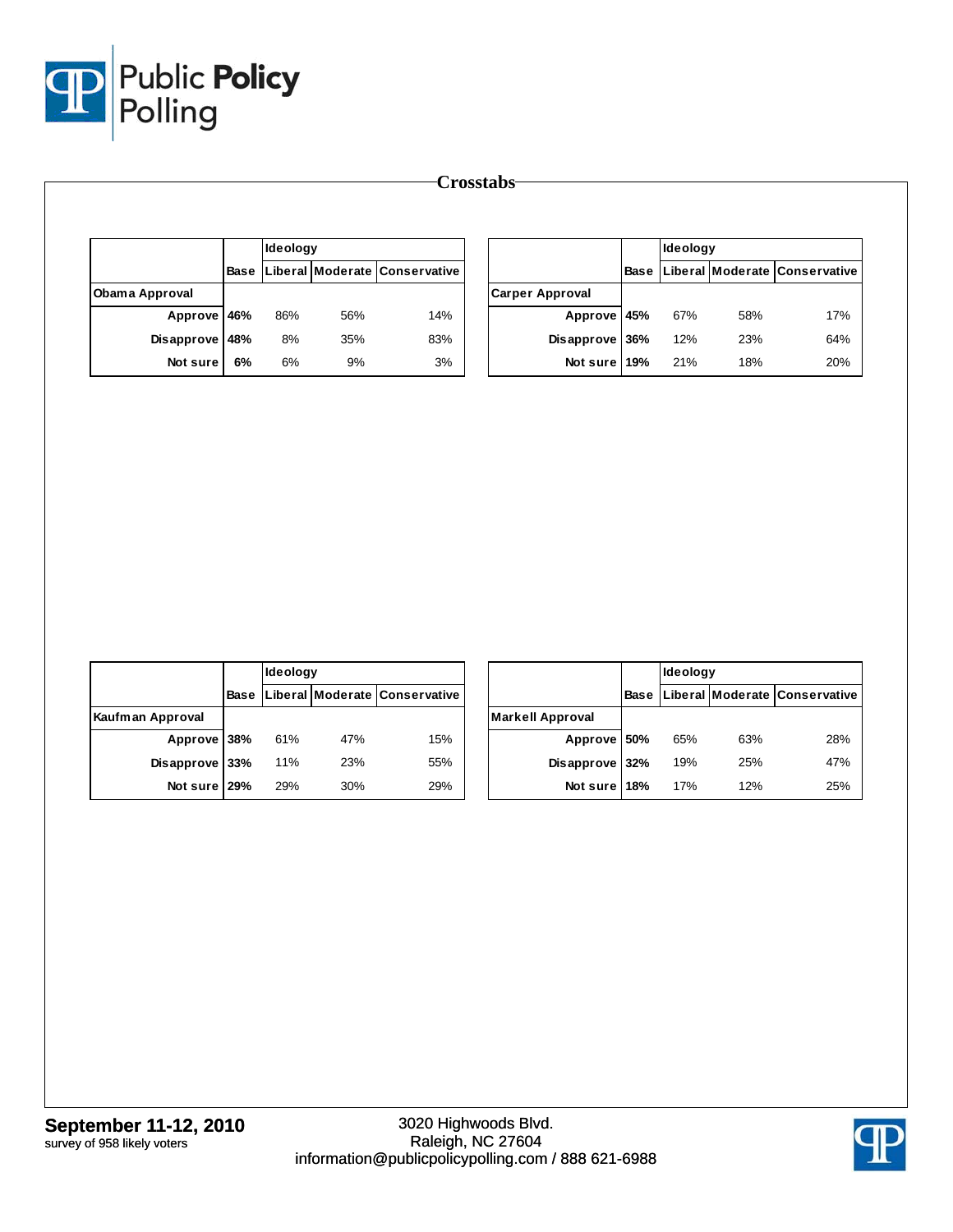

|                            |             | Ideology |     |                               |                           | Ideology |     |     |                                           |  |
|----------------------------|-------------|----------|-----|-------------------------------|---------------------------|----------|-----|-----|-------------------------------------------|--|
|                            | <b>Base</b> |          |     | Liberal Moderate Conservative |                           |          |     |     | <b>Base Liberal Moderate Conservative</b> |  |
| <b>Castle Favorability</b> |             |          |     |                               | <b>Coons Favorability</b> |          |     |     |                                           |  |
| Favorable                  | 44%         | 44%      | 55% | 32%                           | Favorable 31%             |          | 51% | 38% | 14%                                       |  |
| Unfavorable 40%            |             | 39%      | 29% | 54%                           | Unfavorable 33%           |          | 15% | 29% | 46%                                       |  |
| Not sure 15%               |             | 17%      | 16% | 14%                           | Not sure 36%              |          | 34% | 33% | 40%                                       |  |

|                           |      | <b>Ideology</b> |     |                               |  |
|---------------------------|------|-----------------|-----|-------------------------------|--|
|                           | Base |                 |     | Liberal Moderate Conservative |  |
| O'Donnell<br>Favorability |      |                 |     |                               |  |
| Favorable 29%             |      | 15%             | 14% | 52%                           |  |
| Unfavorable 50%           |      | 63%             | 63% | 29%                           |  |
| Not sure 21%              |      | 23%             | 22% | 19%                           |  |

|                        |             | Ideology |     |                               |  |
|------------------------|-------------|----------|-----|-------------------------------|--|
|                        | <b>Base</b> |          |     | Liberal Moderate Conservative |  |
| Castle/Coons           |             |          |     |                               |  |
| Mike Castle   45%      |             | 26%      | 45% | 55%                           |  |
| <b>Chris Coons 35%</b> |             | 60%      | 39% | 18%                           |  |
| Undecided 20%          |             | 14%      | 17% | 26%                           |  |

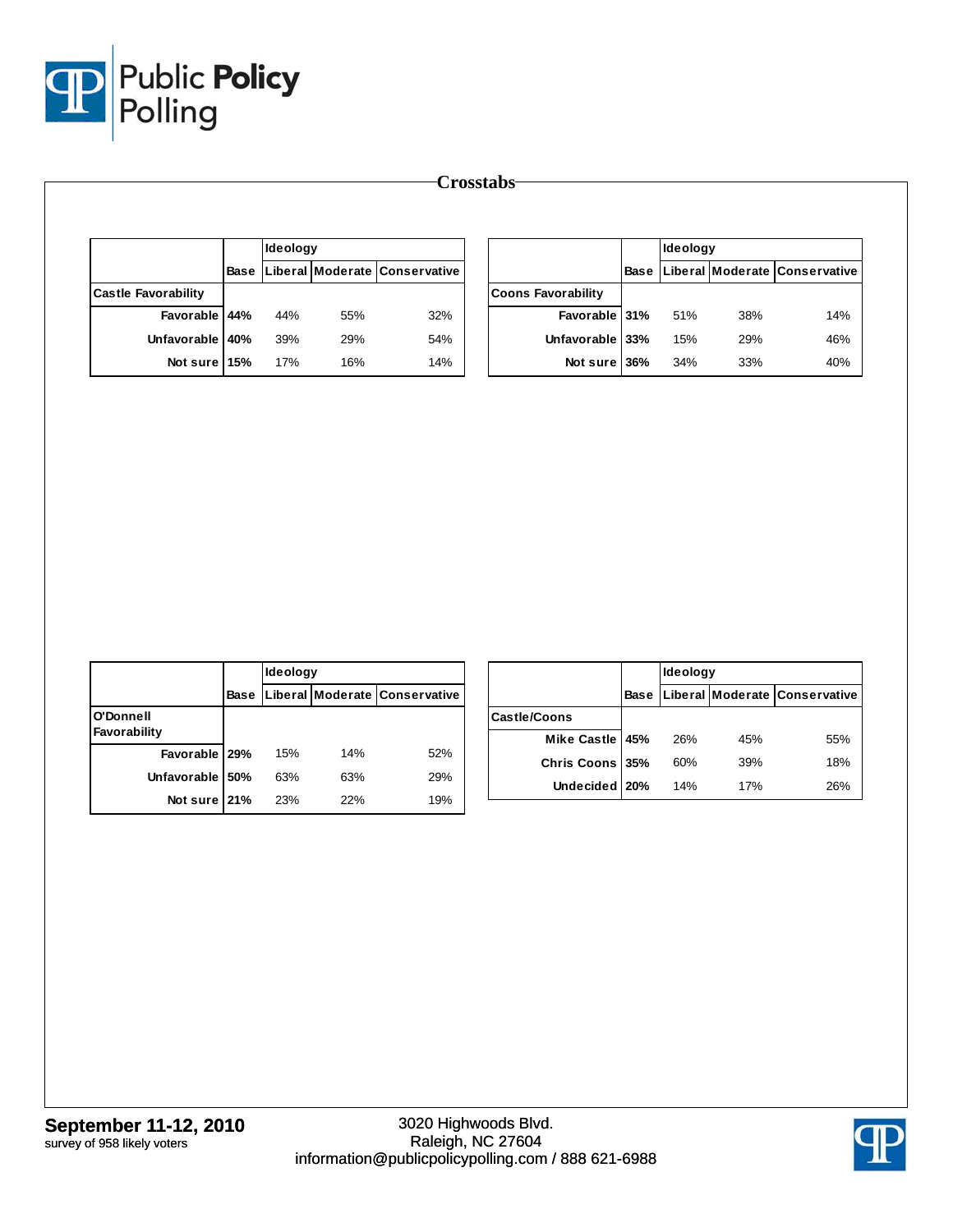

|                                |      | Ideology |     |                               |
|--------------------------------|------|----------|-----|-------------------------------|
|                                | Base |          |     | Liberal Moderate Conservative |
| O'Donnell/Coons                |      |          |     |                               |
| <b>Christine O'Donnell 34%</b> |      | 13%      | 19% | 64%                           |
| Chris Coons 50%                |      | 77%      | 64% | 19%                           |
| Undecided 16%                  |      | 10%      | 17% | 17%                           |

|                        |      | <b>Ideology</b> |     |                                |  |
|------------------------|------|-----------------|-----|--------------------------------|--|
|                        | Base |                 |     | Liberal Moderate  Conservative |  |
| Castle Ideology        |      |                 |     |                                |  |
| Too liberal 31%        |      | 7%              | 14% | 64%                            |  |
| Too conservative   15% |      | 40%             | 16% | 3%                             |  |
| About right            | 45%  | 44%             | 59% | 28%                            |  |
| Not sure               | 9%   | 9%              | 11% | 6%                             |  |

|                    |             | Ideology |            |                               |  |
|--------------------|-------------|----------|------------|-------------------------------|--|
|                    | <b>Base</b> |          |            | Liberal Moderate Conservative |  |
| O'Donnell Ideology |             |          |            |                               |  |
| Too liberal l      | 9%          | 6%       | 9%         | 11%                           |  |
| Too conservative   | 40%         | 60%      | 56%        | 12%                           |  |
| About right 35%    |             | 16%      | <b>20%</b> | 63%                           |  |
| Not sure           | 15%         | 18%      | 15%        | 13%                           |  |

|                       |         | <b>Ideology</b> |     |                                    |  |
|-----------------------|---------|-----------------|-----|------------------------------------|--|
|                       |         |                 |     | Base Liberal Moderate Conservative |  |
| <b>Castle Fitness</b> |         |                 |     |                                    |  |
|                       | Yes 59% | 67%             | 66% | 46%                                |  |
|                       | No 26%  | 21%             | 19% | 37%                                |  |
| Not sure 16%          |         | 12%             | 15% | 18%                                |  |

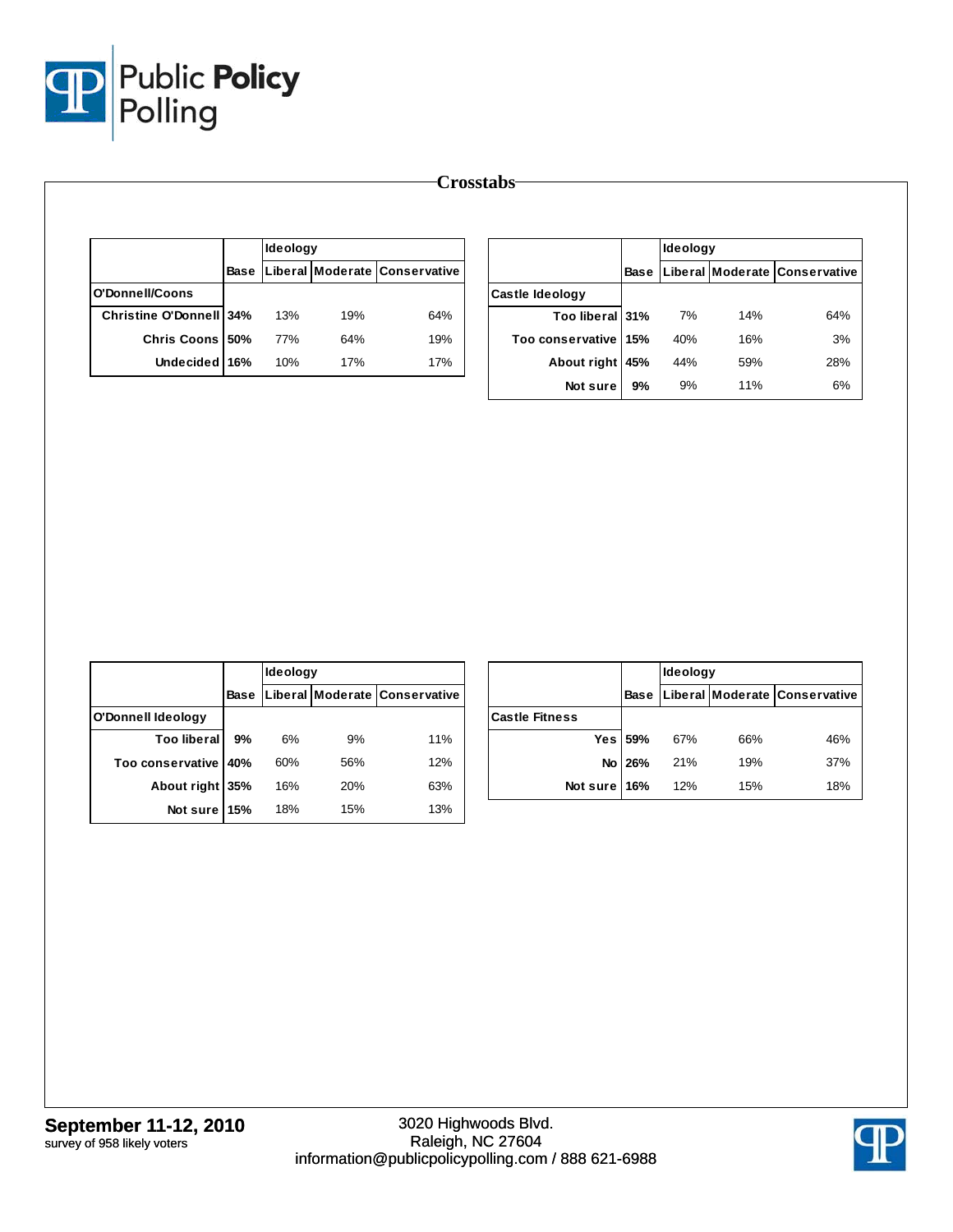

|                          |          | Ideology                      |     |     |  |
|--------------------------|----------|-------------------------------|-----|-----|--|
|                          | Base     | Liberal Moderate Conservative |     |     |  |
| <b>O'Donnell Fitness</b> |          |                               |     |     |  |
|                          | Yes 31%  | 12%                           | 18% | 54% |  |
|                          | No   49% | 64%                           | 63% | 27% |  |
| Not sure 20%             |          | 24%                           | 19% | 19% |  |

|                                     |             | Ideology |     |                               |  |
|-------------------------------------|-------------|----------|-----|-------------------------------|--|
|                                     | <b>Base</b> |          |     | Liberal Moderate Conservative |  |
| <b>Palin Endorsement</b><br>lm pact |             |          |     |                               |  |
| More likely 18%                     |             | 3%       | 7%  | 39%                           |  |
| Less likely                         | 52%         | 84%      | 66% | 19%                           |  |
| Doesn't make a 29%<br>difference    |             | 13%      | 26% | 41%                           |  |

|                     |             | Ideology |     |                               |  |  |
|---------------------|-------------|----------|-----|-------------------------------|--|--|
|                     | <b>Base</b> |          |     | Liberal Moderate Conservative |  |  |
| <b>Tea Party ID</b> |             |          |     |                               |  |  |
|                     | Yes   15%   | 2%       | 6%  | 31%                           |  |  |
|                     | No 71%      | 88%      | 83% | 50%                           |  |  |
| Not sure 14%        |             | 10%      | 11% | 19%                           |  |  |

|                     |      | <b>Ideology</b> |     |                               |  |  |
|---------------------|------|-----------------|-----|-------------------------------|--|--|
|                     | Base |                 |     | Liberal Moderate Conservative |  |  |
| <b>GOP Ideology</b> |      |                 |     |                               |  |  |
| Too liberal 21%     |      | 9%              | 10% | 39%                           |  |  |
| Too conservative    | 41%  | 77%             | 56% | 6%                            |  |  |
| About right         | 28%  | 12%             | 24% | 42%                           |  |  |
| Not sure            | 10%  | 2%              | 10% | 13%                           |  |  |

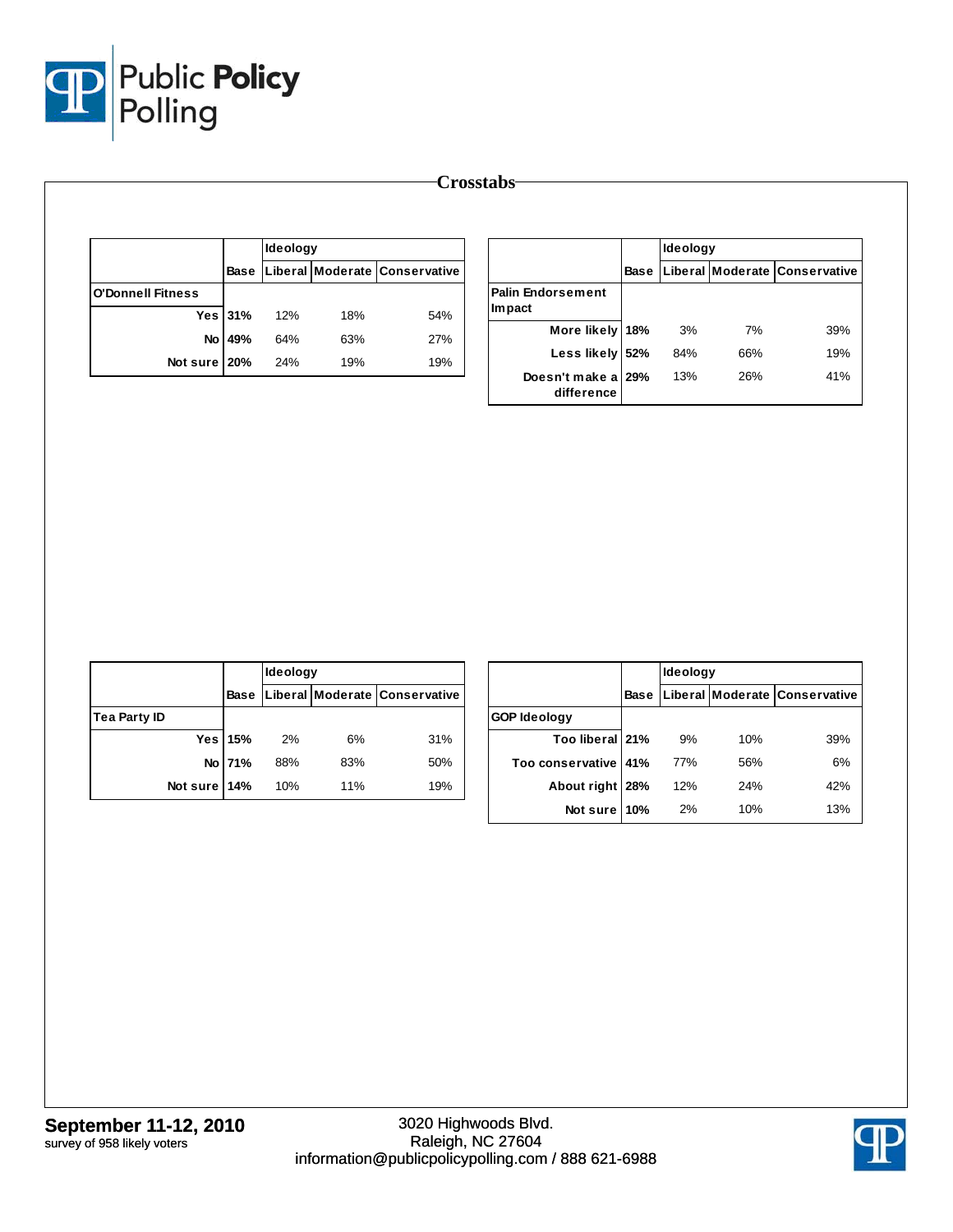

|                |     | Gender     |     |  |
|----------------|-----|------------|-----|--|
|                |     | Base Woman | Man |  |
| Obama Approval |     |            |     |  |
| Approve 46%    |     | 51%        | 40% |  |
| Disapprove     | 48% | 42%        | 54% |  |
| Not sure       | 6%  | 7%         | 5%  |  |

|                        |             | Gender |     |
|------------------------|-------------|--------|-----|
|                        | <b>Base</b> | Woman  | Man |
| <b>Carper Approval</b> |             |        |     |
| Approve 45%            |             | 48%    | 40% |
| <b>Disapprove</b>      | 36%         | 30%    | 44% |
| Not sure               | 19%         | 22%    | 16% |

|                  | Gender       |     |
|------------------|--------------|-----|
|                  | Base   Woman | Man |
| Kaufman Approval |              |     |
| Approve 38%      | 37%          | 38% |
| Disapprove 33%   | 25%          | 41% |
| Not sure 29%     | 37%          | 21% |

|                         |             | Gender       |     |
|-------------------------|-------------|--------------|-----|
|                         | <b>Base</b> | <b>Woman</b> | Man |
| <b>Markell Approval</b> |             |              |     |
| Approve 50%             |             | 46%          | 55% |
| Disapprove              | 32%         | 29%          | 35% |
| Not sure                | 18%         | 24%          | 11% |

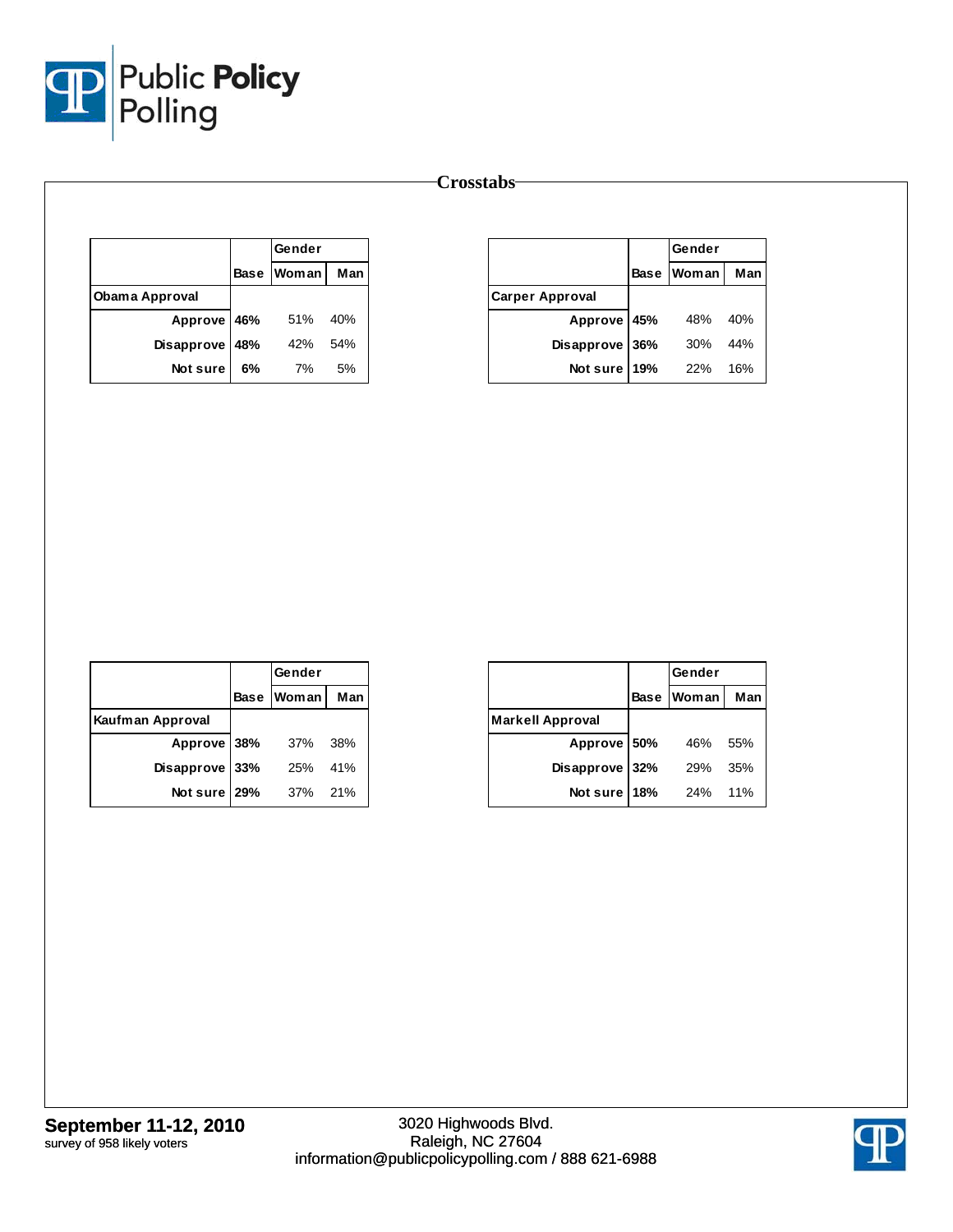

|                            |             | Gender |     |
|----------------------------|-------------|--------|-----|
|                            | <b>Base</b> | Woman  | Man |
| <b>Castle Favorability</b> |             |        |     |
| Favorable 44%              |             | 46%    | 42% |
| Unfavorable   40%          |             | 35%    | 46% |
| Not sure 15%               |             | 19%    | 11% |

|                           |             | Gender       |     |
|---------------------------|-------------|--------------|-----|
|                           | <b>Base</b> | <b>Woman</b> | Man |
| <b>Coons Favorability</b> |             |              |     |
| Favorable 31%             |             | 32%          | 30% |
| Unfavorable 33%           |             | 26%          | 40% |
| Not sure 36%              |             | 42%          | 29% |

|                           |      | Gender       |     |
|---------------------------|------|--------------|-----|
|                           | Base | <b>Woman</b> | Man |
| O'Donnell<br>Favorability |      |              |     |
| Favorable   29%           |      | 24%          | 33% |
| Unfavorable               | 50%  | 52%          | 49% |
| Not sure 21%              |      | 24%          | 18% |

|                     |             | Gender |     |
|---------------------|-------------|--------|-----|
|                     | <b>Base</b> | Woman  | Man |
| <b>Castle/Coons</b> |             |        |     |
| Mike Castle 45%     |             | 43%    | 48% |
| Chris Coons 35%     |             | 36%    | 34% |
| Undecided   20%     |             | 21%    | 18% |

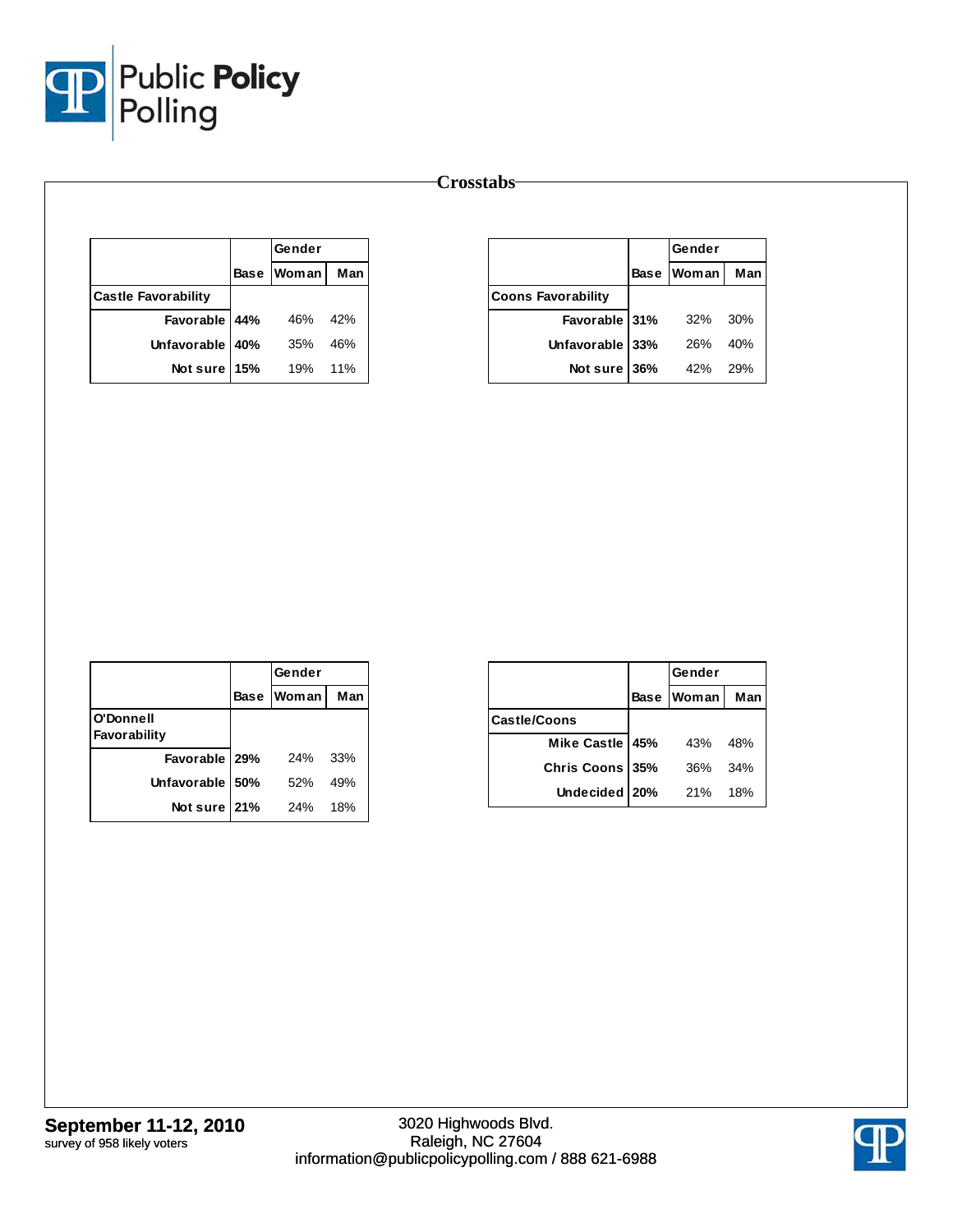

|                                | Gender       |     |
|--------------------------------|--------------|-----|
|                                | Base   Woman | Man |
| O'Donnell/Coons                |              |     |
| <b>Christine O'Donnell 34%</b> | 29%          | 41% |
| Chris Coons 50%                | 52%          | 48% |
| Undecided 16%                  | 19%          | 12% |

|                        |             | Gender       |     |
|------------------------|-------------|--------------|-----|
|                        | <b>Base</b> | <b>Woman</b> | Man |
| <b>Castle Ideology</b> |             |              |     |
| Too liberal 31%        |             | 24%          | 39% |
| Too conservative       | 15%         | 17%          | 14% |
| About right            | 45%         | 48%          | 40% |
| Not sure               | 9%          | 11%          | 6%  |

|                    |     | Gender     |     |
|--------------------|-----|------------|-----|
|                    |     | Base Woman | Man |
| O'Donnell Ideology |     |            |     |
| <b>Too liberal</b> | 9%  | 12%        | 7%  |
| Too conservative   | 40% | 37%        | 43% |
| About right 35%    |     | 32%        | 39% |
| Not sure           | 15% | 19%        | 10% |

|                       |         | Gender     |     |
|-----------------------|---------|------------|-----|
|                       |         | Base Woman | Man |
| <b>Castle Fitness</b> |         |            |     |
|                       | Yes 59% | 62%        | 55% |
|                       | No 26%  | 21%        | 31% |
| Not sure              | 16%     | 17%        | 14% |

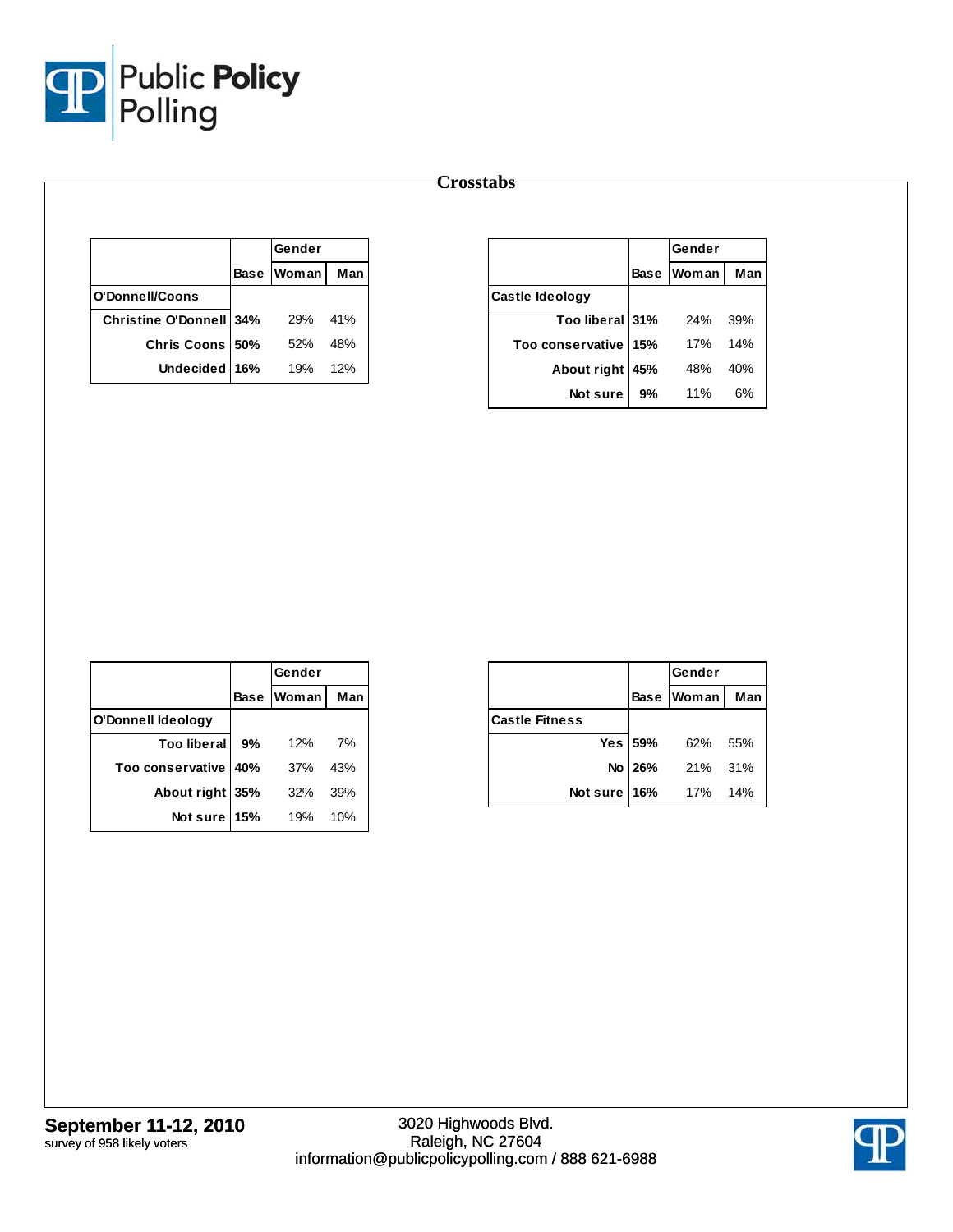

|                          | Gender           |       |
|--------------------------|------------------|-------|
|                          | Base Woman       | Man   |
| <b>O'Donnell Fitness</b> |                  |       |
|                          | Yes 31% 24% 38%  |       |
|                          | No   49% 51% 47% |       |
| Not sure   20% 25%       |                  | - 15% |

|                                     | Gender       |     |
|-------------------------------------|--------------|-----|
|                                     | Base   Woman | Man |
| <b>Palin Endorsement</b><br>Im pact |              |     |
| More likely 18%                     | 15%          | 22% |
| Less likely 52%                     | 57%          | 48% |
| Doesn't make a 29%<br>difference    | 28%          | 31% |

|                     |        | Gender          |     |
|---------------------|--------|-----------------|-----|
|                     |        | Base Woman      | Man |
| <b>Tea Party ID</b> |        |                 |     |
|                     |        | Yes 15% 12% 17% |     |
|                     | No 71% | 71% 72%         |     |
| Not sure 14%        |        | 17%             | 11% |

|                 | Gender |       |
|-----------------|--------|-------|
| <b>Base</b>     |        | Man   |
|                 |        |       |
| Too liberal 21% | 18%    | 23%   |
| 41%             | 41%    | 42%   |
| About right 28% | 29%    | 28%   |
| 10%             | 12%    | 7%    |
|                 |        | Woman |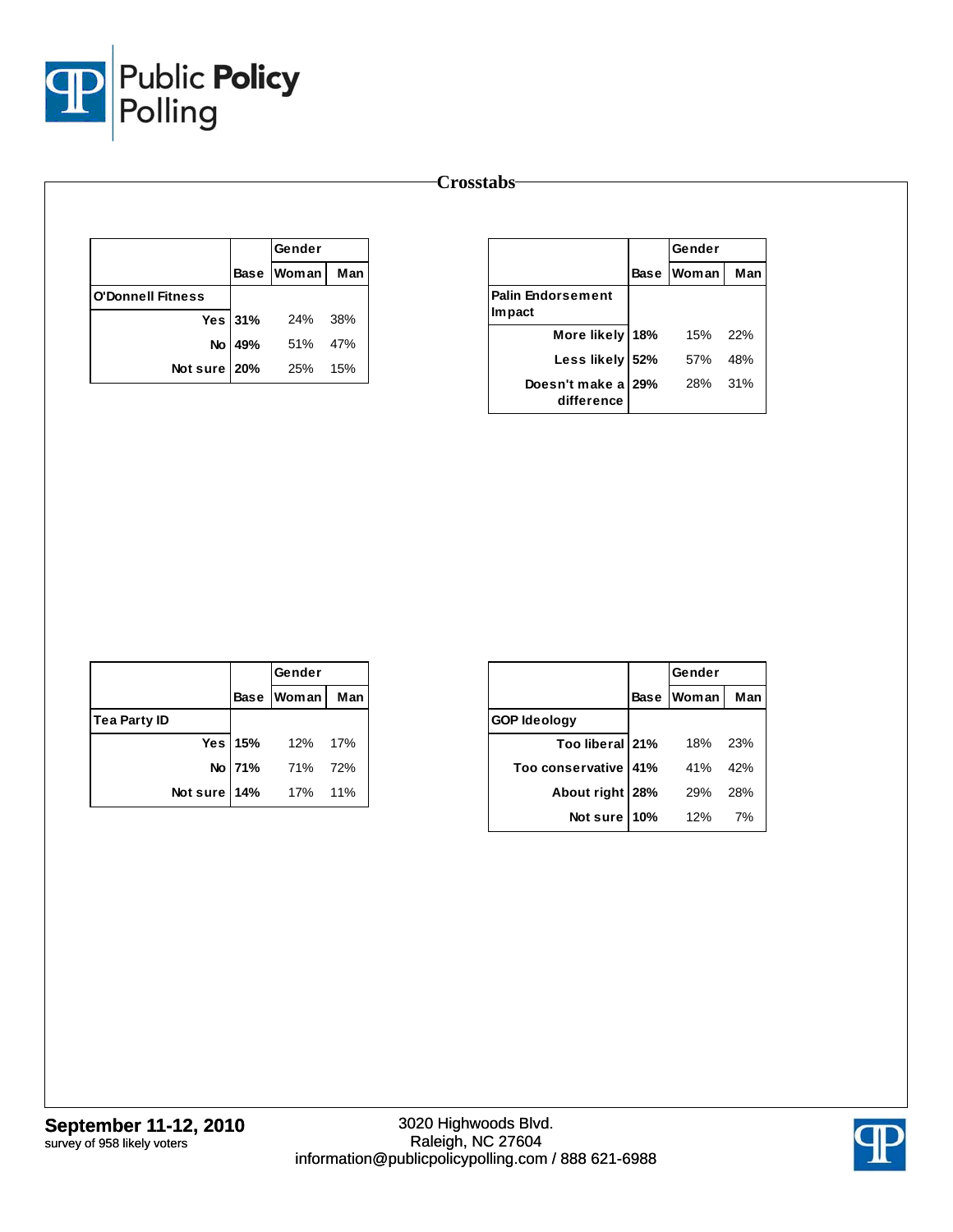

|                |    | Party |     |                                                  | Party                  |  |     |     |                                            |
|----------------|----|-------|-----|--------------------------------------------------|------------------------|--|-----|-----|--------------------------------------------|
|                |    |       |     | Base   Democrat   Republican   Independent/Other |                        |  |     |     | Base Democrat Republican Independent/Other |
| Obama Approval |    |       |     |                                                  | <b>Carper Approval</b> |  |     |     |                                            |
| Approve 46%    |    | 77%   | 13% | 32%                                              | Approve 45%            |  | 62% | 25% | 38%                                        |
| Disapprove 48% |    | 17%   | 83% | 57%                                              | Disapprove 36%         |  | 19% | 56% | 39%                                        |
| Not sure       | 6% | 6%    | 4%  | 11%                                              | Not sure 19%           |  | 18% | 19% | 23%                                        |

|                  |             | Party |     |                                       |  |  |
|------------------|-------------|-------|-----|---------------------------------------|--|--|
|                  | <b>Base</b> |       |     | Democrat Republican Independent/Other |  |  |
| Kaufman Approval |             |       |     |                                       |  |  |
| Approve 38%      |             | 54%   | 22% | 28%                                   |  |  |
| Disapprove 33%   |             | 16%   | 48% | 46%                                   |  |  |
| Not sure 29%     |             | 30%   | 30% | 26%                                   |  |  |

|                         |      | Party |     |                                       |
|-------------------------|------|-------|-----|---------------------------------------|
|                         | Base |       |     | Democrat Republican Independent/Other |
| <b>Markell Approval</b> |      |       |     |                                       |
| Approve 50%             |      | 67%   | 34% | 39%                                   |
| Disapprove 32%          |      | 20%   | 45% | 36%                                   |
| Not sure 18%            |      | 13%   | 21% | 25%                                   |

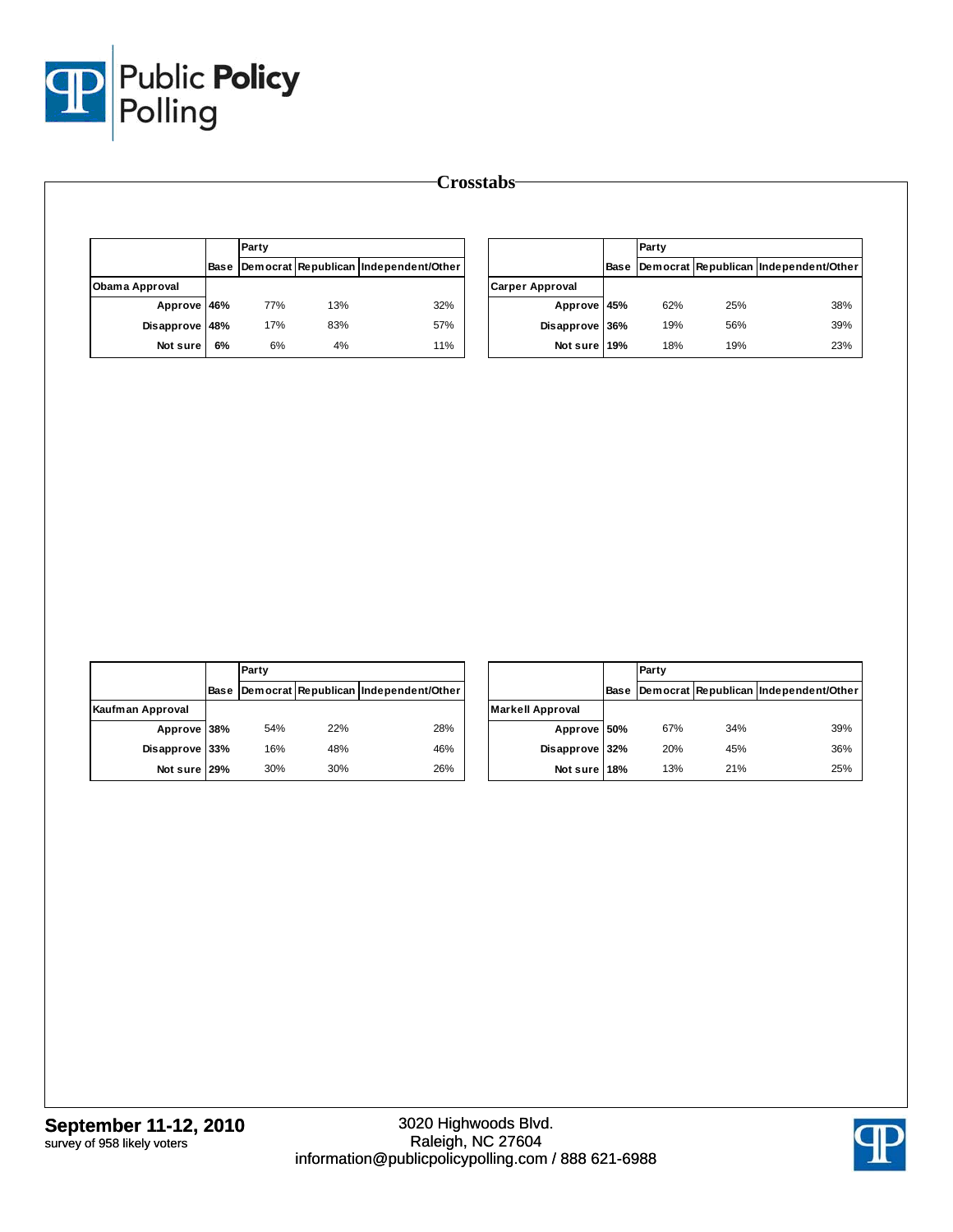

|                            | Party |     |                                            |                           | Party |     |                                            |
|----------------------------|-------|-----|--------------------------------------------|---------------------------|-------|-----|--------------------------------------------|
|                            |       |     | Base Democrat Republican Independent/Other |                           |       |     | Base Democrat Republican Independent/Other |
| <b>Castle Favorability</b> |       |     |                                            | <b>Coons Favorability</b> |       |     |                                            |
| Favorable 44%              | 48%   | 42% | 40%                                        | Favorable 31%             | 46%   | 15% | 28%                                        |
| Unfavorable 40%            | 34%   | 47% | 42%                                        | Unfavorable 33%           | 20%   | 49% | 30%                                        |
| Not sure 15%               | 18%   | 11% | 18%                                        | Not sure 36%              | 34%   | 36% | 42%                                        |

|                           |             | Party |     |                                       |  |  |
|---------------------------|-------------|-------|-----|---------------------------------------|--|--|
|                           | <b>Base</b> |       |     | Democrat Republican Independent/Other |  |  |
| O'Donnell<br>Favorability |             |       |     |                                       |  |  |
| Favorable 29%             |             | 13%   | 46% | 31%                                   |  |  |
| Unfavorable 50%           |             | 60%   | 41% | 46%                                   |  |  |
| Not sure 21%              |             | 27%   | 13% | 23%                                   |  |  |

|                 |      | Party |     |                                       |  |  |
|-----------------|------|-------|-----|---------------------------------------|--|--|
|                 | Base |       |     | Democrat Republican Independent/Other |  |  |
| Castle/Coons    |      |       |     |                                       |  |  |
| Mike Castle 45% |      | 30%   | 64% | 45%                                   |  |  |
| Chris Coons 35% |      | 54%   | 16% | 27%                                   |  |  |
| Undecided 20%   |      | 17%   | 20% | 28%                                   |  |  |

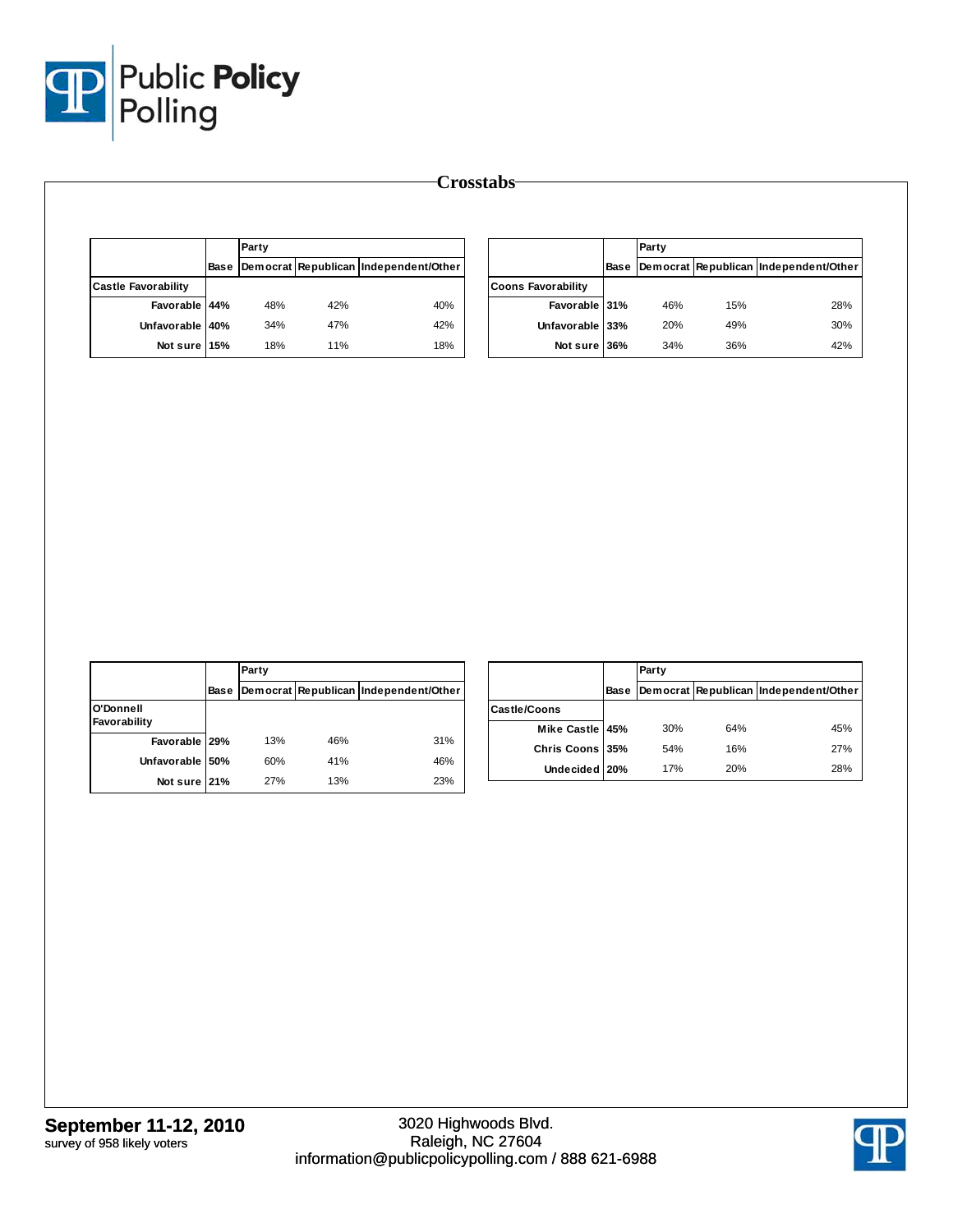

|                         |      | Party |     |                                       |  |
|-------------------------|------|-------|-----|---------------------------------------|--|
|                         | Base |       |     | Democrat Republican Independent/Other |  |
| O'Donnell/Coons         |      |       |     |                                       |  |
| Christine O'Donnell 34% |      | 13%   | 61% | 36%                                   |  |
| Chris Coons 50%         |      | 72%   | 25% | 42%                                   |  |
| Undecided 16%           |      | 15%   | 14% | 22%                                   |  |

|                        |      | Party      |     |                                       |
|------------------------|------|------------|-----|---------------------------------------|
|                        | Base |            |     | Democrat Republican Independent/Other |
| Castle Ideology        |      |            |     |                                       |
| Too liberal 31%        |      | <b>11%</b> | 54% | 34%                                   |
| Too conservative   15% |      | 26%        | 4%  | 12%                                   |
| About right            | 45%  | 51%        | 39% | 39%                                   |
| Not sure               | 9%   | 12%        | 3%  | 14%                                   |

|                    |      | Party |     |                                       |  |  |  |
|--------------------|------|-------|-----|---------------------------------------|--|--|--|
|                    | Base |       |     | Democrat Republican Independent/Other |  |  |  |
| O'Donnell Ideology |      |       |     |                                       |  |  |  |
| <b>Too liberal</b> | 9%   | 9%    | 10% | 8%                                    |  |  |  |
| Too conservative   | 40%  | 54%   | 25% | 38%                                   |  |  |  |
| About right 35%    |      | 21%   | 53% | 35%                                   |  |  |  |
| Not sure           | 15%  | 17%   | 11% | 19%                                   |  |  |  |

|                       |             | Party |     |                                       |  |  |  |
|-----------------------|-------------|-------|-----|---------------------------------------|--|--|--|
|                       | <b>Base</b> |       |     | Democrat Republican Independent/Other |  |  |  |
| <b>Castle Fitness</b> |             |       |     |                                       |  |  |  |
|                       | Yes 59%     | 62%   | 55% | 58%                                   |  |  |  |
|                       | No 26%      | 21%   | 32% | 25%                                   |  |  |  |
| Not sure 16%          |             | 17%   | 14% | 17%                                   |  |  |  |

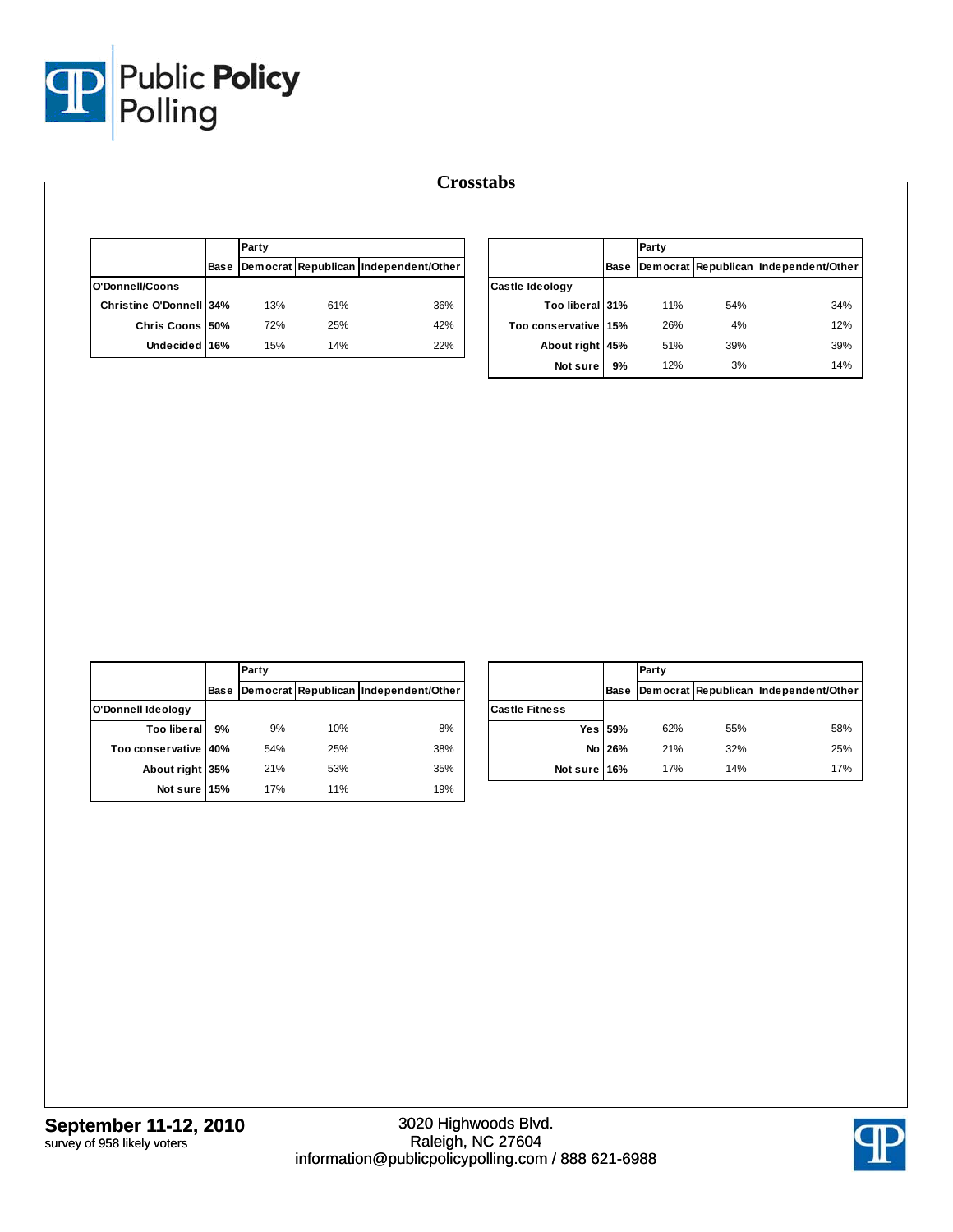

|                          |         | Party |     |                                       |  |  |  |
|--------------------------|---------|-------|-----|---------------------------------------|--|--|--|
|                          | Base    |       |     | Democrat Republican Independent/Other |  |  |  |
| <b>O'Donnell Fitness</b> |         |       |     |                                       |  |  |  |
|                          | Yes 31% | 16%   | 48% | 33%                                   |  |  |  |
| No l                     | 49%     | 61%   | 36% | 47%                                   |  |  |  |
| Not sure 20%             |         | 23%   | 17% | 20%                                   |  |  |  |

|                                    |             | Party |     |                                       |  |  |  |
|------------------------------------|-------------|-------|-----|---------------------------------------|--|--|--|
|                                    | <b>Base</b> |       |     | Democrat Republican Independent/Other |  |  |  |
| <b>Palin Endorsement</b><br>Impact |             |       |     |                                       |  |  |  |
| More likely                        | 18%         | 6%    | 34% | 17%                                   |  |  |  |
| Less likely                        | 52%         | 77%   | 25% | 47%                                   |  |  |  |
| Doesn't make a 29%<br>difference   |             | 18%   | 41% | 36%                                   |  |  |  |

|                     |         | Party |     |                                       |  |  |  |  |
|---------------------|---------|-------|-----|---------------------------------------|--|--|--|--|
|                     | Base    |       |     | Democrat Republican Independent/Other |  |  |  |  |
| <b>Tea Party ID</b> |         |       |     |                                       |  |  |  |  |
|                     | Yes 15% | 4%    | 27% | 17%                                   |  |  |  |  |
|                     | No 71%  | 84%   | 58% | 68%                                   |  |  |  |  |
| Not sure 14%        |         | 13%   | 15% | 15%                                   |  |  |  |  |

|                       |      | Party |     |                                       |  |  |  |  |
|-----------------------|------|-------|-----|---------------------------------------|--|--|--|--|
|                       | Base |       |     | Democrat Republican Independent/Other |  |  |  |  |
| <b>GOP Ideology</b>   |      |       |     |                                       |  |  |  |  |
| Too liberal 21%       |      | 13%   | 30% | 22%                                   |  |  |  |  |
| Too conservative 141% |      | 62%   | 18% | 35%                                   |  |  |  |  |
| About right   28%     |      | 14%   | 45% | 32%                                   |  |  |  |  |
| Not sure I            | 10%  | 11%   | 7%  | 12%                                   |  |  |  |  |

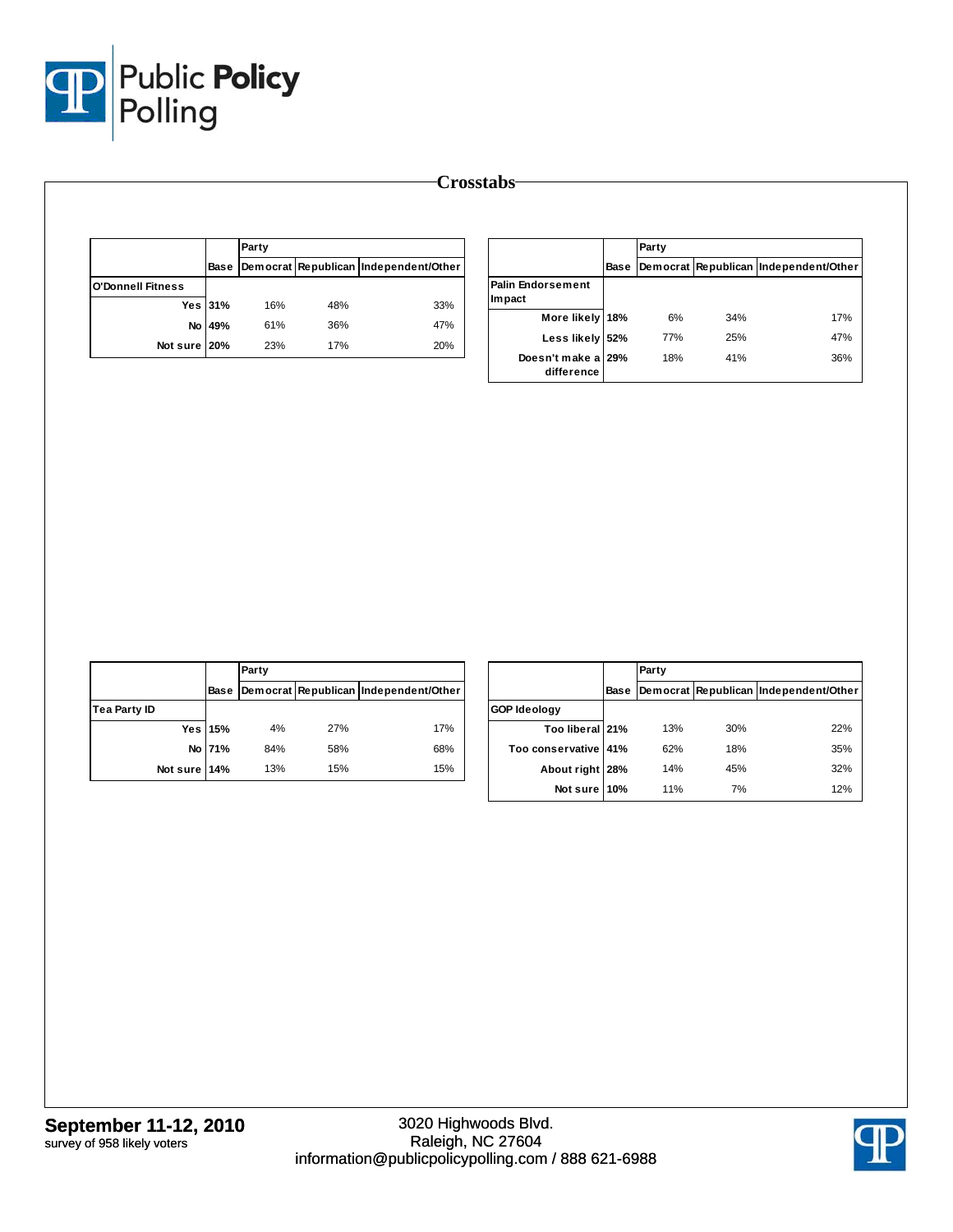

|                       |             | Race |                                  |     |                        |     | Race |                                       |     |  |
|-----------------------|-------------|------|----------------------------------|-----|------------------------|-----|------|---------------------------------------|-----|--|
|                       | <b>Base</b> |      | African-<br>White American Other |     |                        |     |      | African-<br>Base White American Other |     |  |
| <b>Obama Approval</b> |             |      |                                  |     | <b>Carper Approval</b> |     |      |                                       |     |  |
| Approve 46%           |             | 37%  | 82%                              | 54% | Approve                | 45% | 43%  | 52%                                   | 45% |  |
| Disapprove 48%        |             | 57%  | 11%                              | 38% | <b>Disapprove</b>      | 36% | 39%  | 23%                                   | 36% |  |
| Not sure              | 6%          | 6%   | 7%                               | 8%  | Not sure               | 19% | 18%  | 25%                                   | 20% |  |

|                       |             | Race |                                         |     |
|-----------------------|-------------|------|-----------------------------------------|-----|
|                       | <b>Base</b> |      | African-<br><b>White American Other</b> |     |
| Kaufman Approval      |             |      |                                         |     |
| Approve 38% 36%       |             |      | 46% 31%                                 |     |
| Disapprove $33\%$ 35% |             |      | 22%                                     | 32% |
| Not sure 29%          |             | 28%  | 31%                                     | 37% |

|                         |             | Race |                                  |     |
|-------------------------|-------------|------|----------------------------------|-----|
|                         | <b>Base</b> |      | African-<br>White American Other |     |
| <b>Markell Approval</b> |             |      |                                  |     |
| Approve 50% 48%         |             |      | 62%                              | 53% |
| Disapprove $32%$        |             | 36%  | 17%                              | 25% |
| Not sure   18% 17%      |             |      | 20%                              | 22% |

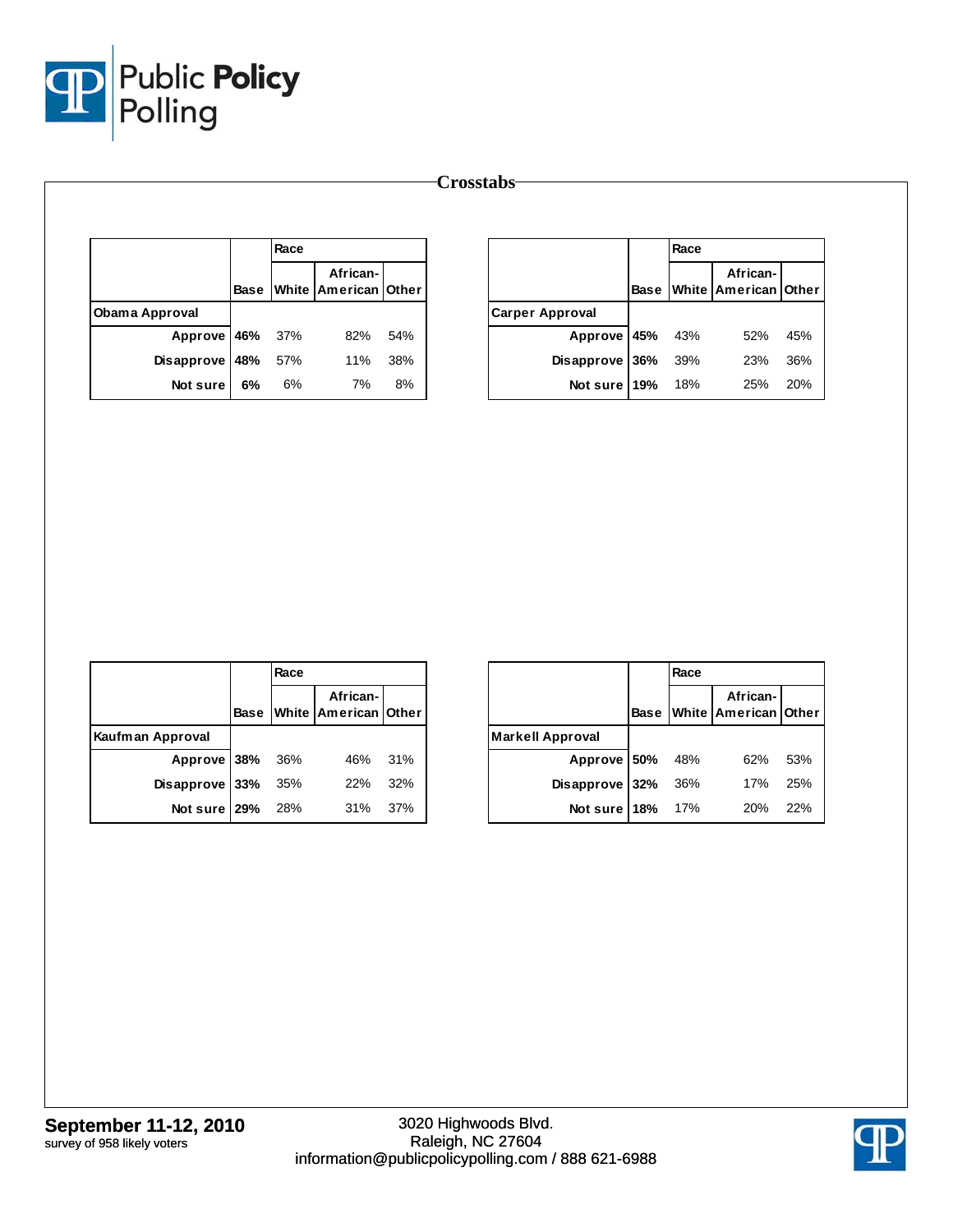

|                            |             | Race |                                  |     |                           |             | Race         |                               |     |
|----------------------------|-------------|------|----------------------------------|-----|---------------------------|-------------|--------------|-------------------------------|-----|
|                            | <b>Base</b> |      | African-<br>White American Other |     |                           | <b>Base</b> | <b>White</b> | African-<br> American   Other |     |
| <b>Castle Favorability</b> |             |      |                                  |     | <b>Coons Favorability</b> |             |              |                               |     |
| Favorable 44%              |             | 45%  | 42%                              | 43% | Favorable 31%             |             | 29%          | 41%                           | 35% |
| Unfavorable 40%            |             | 42%  | 34%                              | 32% | Unfavorable 33%           |             | 35%          | 22%                           | 35% |
| Not sure 15%               |             | 13%  | 24%                              | 24% | Not sure 36%              |             | 36%          | 38%                           | 31% |

|                           |             | Race  |                                  |     |
|---------------------------|-------------|-------|----------------------------------|-----|
|                           | <b>Base</b> |       | African-<br>White American Other |     |
| O'Donnell<br>Favorability |             |       |                                  |     |
| Favorable 29%             |             | - 31% | 20%                              | 25% |
| Unfavorable   50%         |             | 54%   | 38%                              | 40% |
| Not sure 21%              |             | 15%   | 43%                              | 35% |

|                     |             | Race |                                  |     |
|---------------------|-------------|------|----------------------------------|-----|
|                     | <b>Base</b> |      | African-<br>White American Other |     |
| <b>Castle/Coons</b> |             |      |                                  |     |
| Mike Castle 45% 51% |             |      | 23%                              | 34% |
| Chris Coons 35%     |             | 30%  | 59%                              | 34% |
| Undecided 20%       |             | 19%  | 18%                              | 32% |

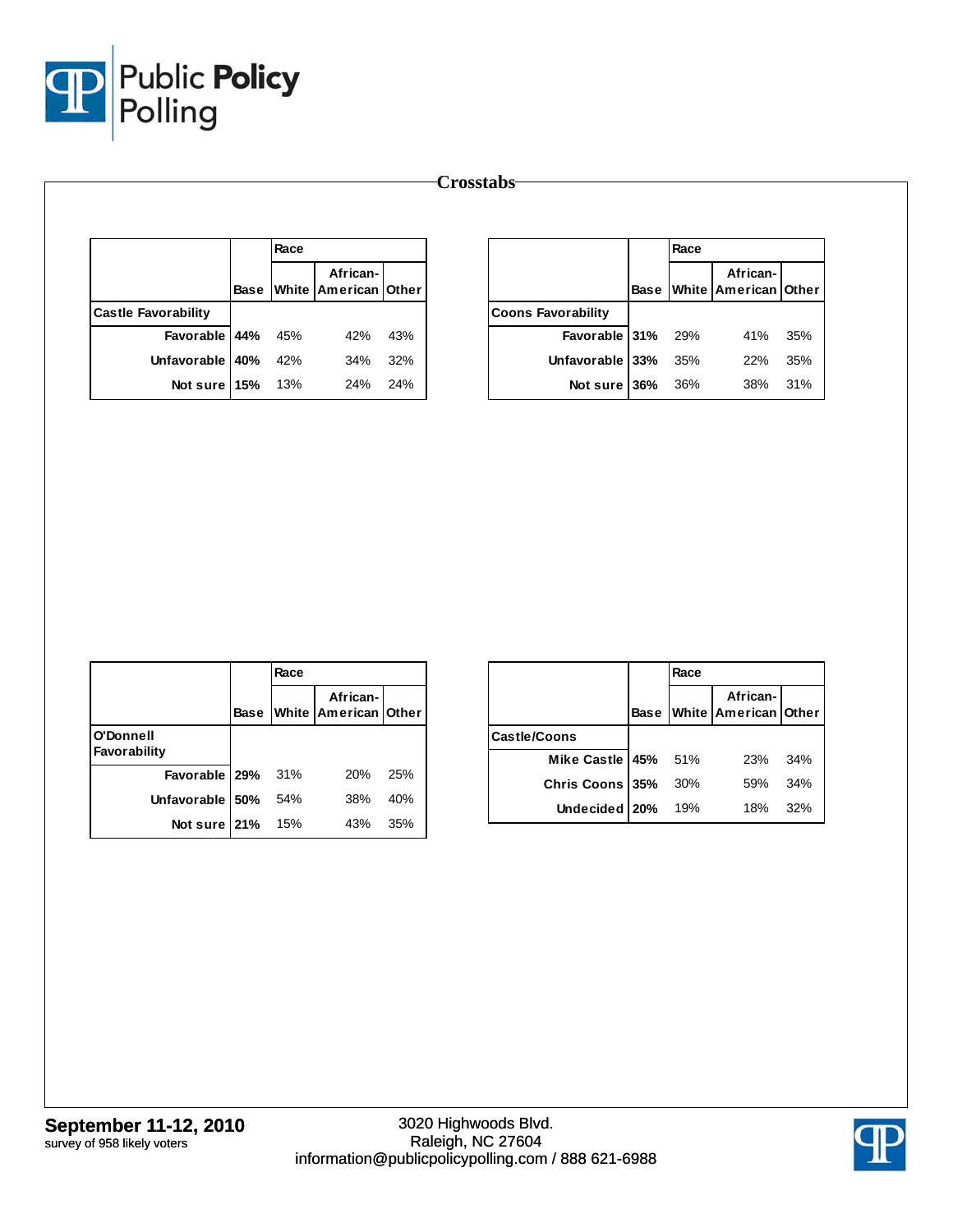

|                         |             | Race |                                      |     |
|-------------------------|-------------|------|--------------------------------------|-----|
|                         | <b>Base</b> |      | African-<br>White   American   Other |     |
| O'Donnell/Coons         |             |      |                                      |     |
| Christine O'Donnell 34% |             | 39%  | 17%                                  | 27% |
| <b>Chris Coons 50%</b>  |             | 47%  | 63%                                  | 51% |
| Undecided 16%           |             | 14%  | 19%                                  | 23% |
|                         |             |      |                                      |     |

|                      |             | Race |                                      |            |
|----------------------|-------------|------|--------------------------------------|------------|
|                      | <b>Base</b> |      | African-<br>White   American   Other |            |
| Castle Ideology      |             |      |                                      |            |
| Too liberal 31% 35%  |             |      | 14%                                  | <b>29%</b> |
| Too conservative 15% |             | 14%  | 19%                                  | 25%        |
| About right          | 45%         | 45%  | 44%                                  | 38%        |
| Not sure             | 9%          | 6%   | 23%                                  | 9%         |

|                           |             | Race |                                  |     |
|---------------------------|-------------|------|----------------------------------|-----|
|                           | <b>Base</b> |      | African-<br>White American Other |     |
| <b>O'Donnell Ideology</b> |             |      |                                  |     |
| Too liberal 9%            |             | 10%  | 7%                               | 9%  |
| Too conservative   40%    |             | 41%  | 35%                              | 49% |
| About right 35%           |             | 36%  | 35%                              | 31% |
| Not sure 15%              |             | 13%  | 24%                              | 11% |

|                       |         | Race |                                       |     |
|-----------------------|---------|------|---------------------------------------|-----|
|                       |         |      | African-<br>Base White American Other |     |
| <b>Castle Fitness</b> |         |      |                                       |     |
|                       | Yes 59% | 60%  | 49%                                   | 61% |
|                       | No 26%  | 25%  | 32%                                   | 22% |
| Not sure 16% 15%      |         |      | 19%                                   | 17% |

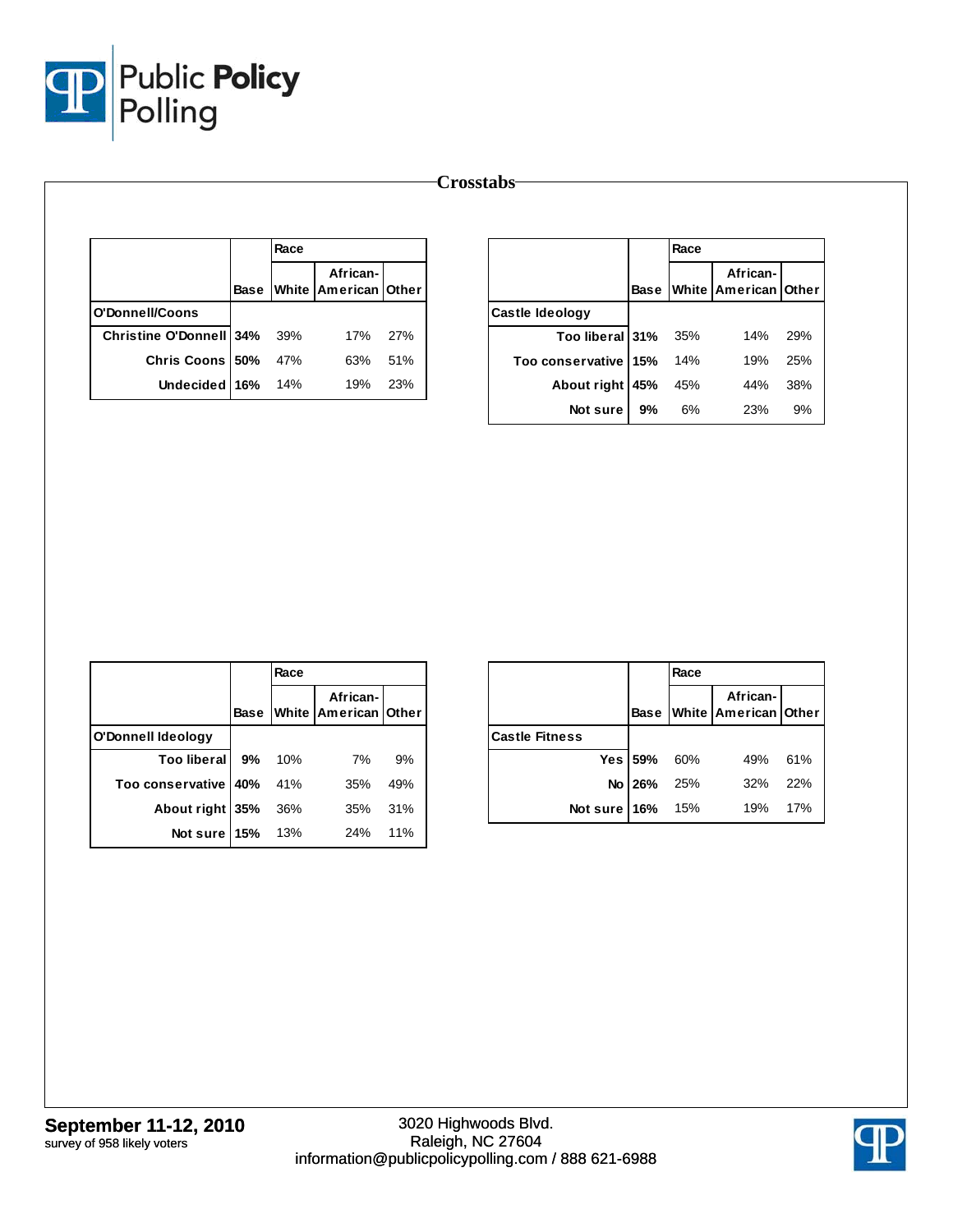

|                          |           | Race |                                       |     |                          |     | Race              |                            |
|--------------------------|-----------|------|---------------------------------------|-----|--------------------------|-----|-------------------|----------------------------|
|                          |           |      | African-<br>Base White American Other |     |                          |     | <b>Base White</b> | African-<br>American Other |
| <b>O'Donnell Fitness</b> |           |      |                                       |     | <b>Palin Endorsement</b> |     |                   |                            |
|                          | Yes $31%$ | 31%  | 28%                                   | 26% | Im pact                  |     |                   |                            |
|                          | No 49%    | 51%  | 39%                                   | 49% | More likely              | 18% | 20%               | 10%                        |
| Not sure 20%             |           | 18%  | 32%                                   | 25% | Less likely 52%          |     | 48%               | 71%                        |
|                          |           |      |                                       |     | Doesn't make a 29%       |     | 32%               | 19%                        |
|                          |           |      |                                       |     | difference               |     |                   |                            |

|                     |             | Race |                                       |     |
|---------------------|-------------|------|---------------------------------------|-----|
|                     |             |      | African-<br>Base White American Other |     |
| <b>Tea Party ID</b> |             |      |                                       |     |
|                     | Yes 15% 17% |      | 4%                                    | 17% |
|                     | No 71% 71%  |      | 75%                                   | 68% |
| Not sure   14% 12%  |             |      | 22%                                   | 15% |

|                        |             | Race |                                  |     |
|------------------------|-------------|------|----------------------------------|-----|
|                        | <b>Base</b> |      | African-<br>White American Other |     |
| <b>GOP Ideology</b>    |             |      |                                  |     |
| Too liberal 21% 21%    |             |      | 18%                              | 22% |
| Too conservative 41%   |             | 39%  | 55%                              | 40% |
| About right $28\%$ 32% |             |      | 12%                              | 22% |
| Not sure 10%           |             | - 8% | 14%                              | 16% |

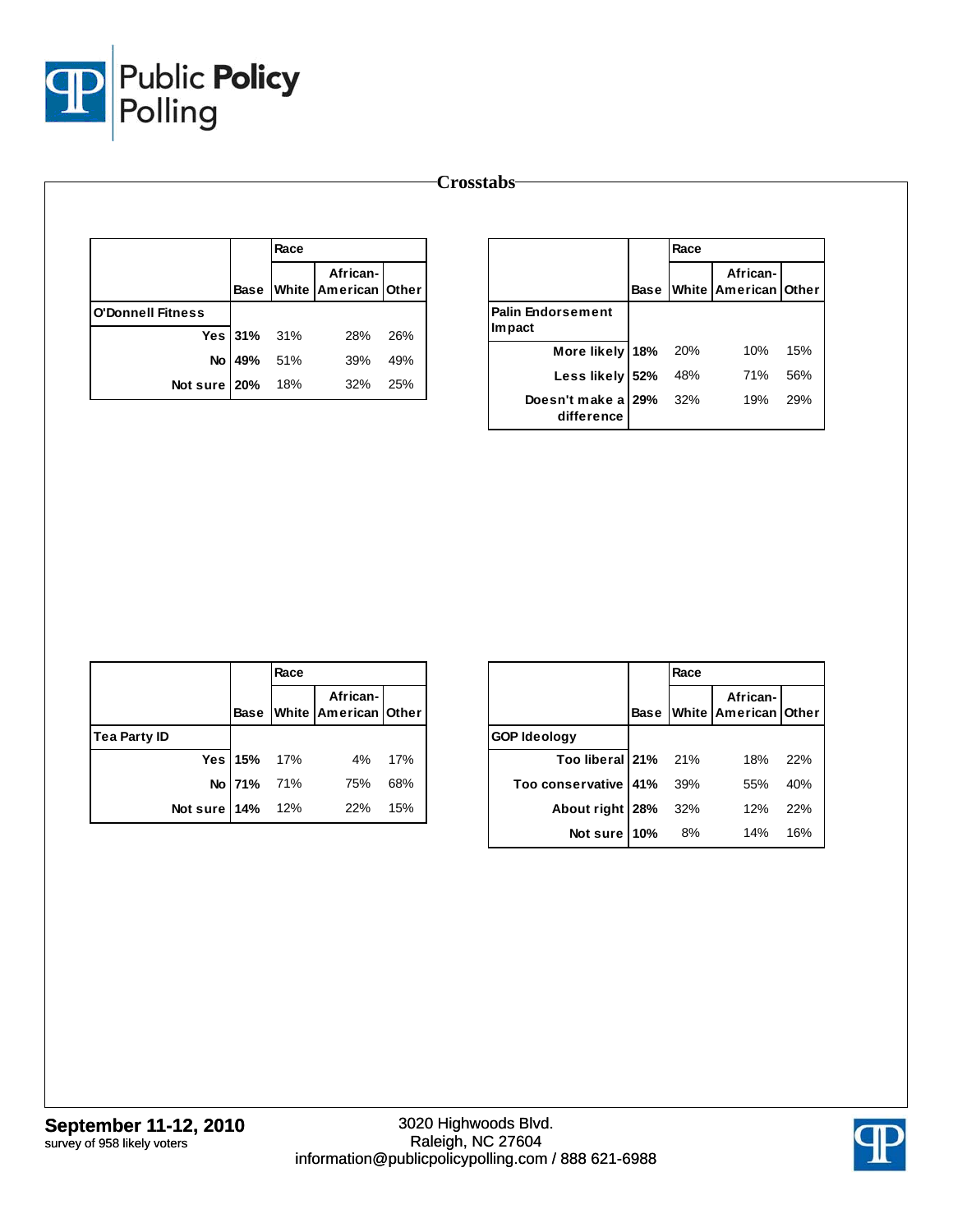

|                |             | Age                    |             |       |                     |                        |             | Age                                 |             |       |                     |
|----------------|-------------|------------------------|-------------|-------|---------------------|------------------------|-------------|-------------------------------------|-------------|-------|---------------------|
|                | <b>Base</b> | 18 <sub>to</sub><br>29 | 30 to<br>45 | 46 to | Older<br>65 than 65 |                        | <b>Base</b> | 18 <sub>to</sub><br>29 <sub>1</sub> | 30 to<br>45 | 46 to | Older<br>65 than 65 |
| Obama Approval |             |                        |             |       |                     | <b>Carper Approval</b> |             |                                     |             |       |                     |
| Approve 46%    |             | 63%                    | 40%         | 48%   | 42%                 | Approve                | 45%         | 55%                                 | 39%         | 45%   | 45%                 |
| Disapprove 48% |             | 32%                    | 53%         | 48%   | 50%                 | Disapprove 36%         |             | 30%                                 | 40%         | 38%   | 32%                 |
| Not sure       | 6%          | 6%                     | 7%          | 5%    | 8%                  | Not sure $19%$         |             | 15%                                 | 21%         | 16%   | 24%                 |

|                                   |             | Age |                            |                     |
|-----------------------------------|-------------|-----|----------------------------|---------------------|
|                                   | <b>Base</b> |     | 18 to 30 to 46 to 29 45 65 | Older<br>65 than 65 |
| Kaufman Approval                  |             |     |                            |                     |
| Approve 38% 40% 30% 40%           |             |     |                            | 41%                 |
| <b>Disapprove 33%</b> 36% 37% 35% |             |     |                            | 24%                 |
| Not sure 29% 24% 33% 25%          |             |     |                            | 35%                 |

|                                   |             | Age               |             |       |                     |
|-----------------------------------|-------------|-------------------|-------------|-------|---------------------|
|                                   | <b>Base</b> | 18 to $ $<br>29 I | 30 to<br>45 | 46 to | Older<br>65 than 65 |
| <b>Markell Approval</b>           |             |                   |             |       |                     |
| Approve 50% 48% 45% 53%           |             |                   |             |       | 53%                 |
| <b>Disapprove 32%</b> 29% 41% 33% |             |                   |             |       | 22%                 |
| Not sure 18% 24% 14% 14%          |             |                   |             |       | 25%                 |

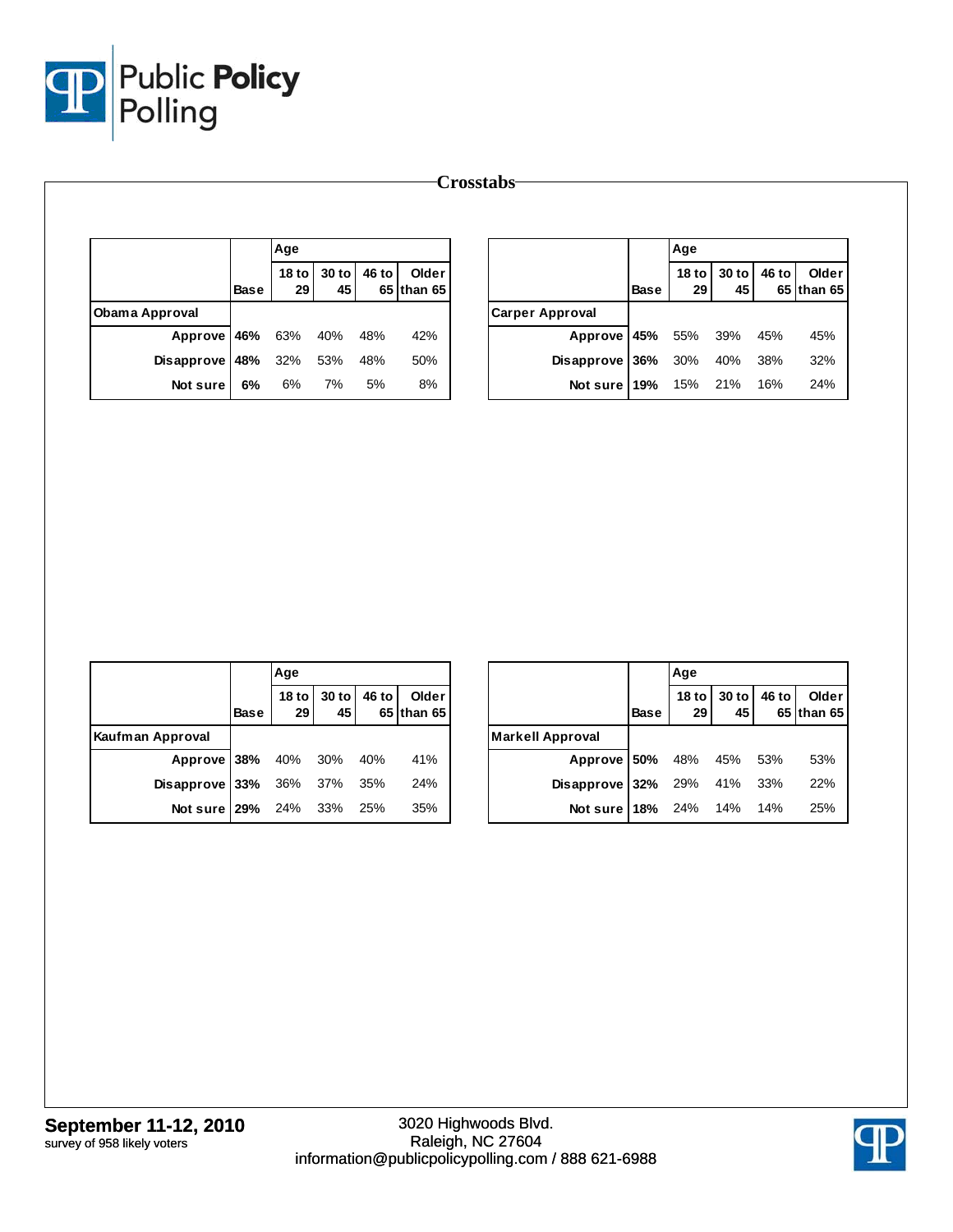

|                            |             | Age                    |             |       |                     |                           |             | Age                    |             |       |                     |
|----------------------------|-------------|------------------------|-------------|-------|---------------------|---------------------------|-------------|------------------------|-------------|-------|---------------------|
|                            | <b>Base</b> | 18 <sub>to</sub><br>29 | 30 to<br>45 | 46 to | Older<br>65 than 65 |                           | <b>Base</b> | 18 <sub>to</sub><br>29 | 30 to<br>45 | 46 to | Older<br>65 than 65 |
| <b>Castle Favorability</b> |             |                        |             |       |                     | <b>Coons Favorability</b> |             |                        |             |       |                     |
| Favorable 44%              |             | 48%                    | 41%         | 44%   | 47%                 | Favorable 31%             |             | 34%                    | 29%         | 33%   | 30%                 |
| Unfavorable   40%          |             | 27%                    | 44%         | 43%   | 37%                 | Unfavorable 33%           |             | 22%                    | 39%         | 33%   | 31%                 |
| Not sure 15%               |             | 25%                    | 15%         | 13%   | 15%                 | Not sure 36%              |             | 43%                    | 32%         | 34%   | 40%                 |

|                                  |             | Age             |               |              |                     |
|----------------------------------|-------------|-----------------|---------------|--------------|---------------------|
|                                  | <b>Base</b> | 18 to $ $<br>29 | $30$ to<br>45 | <b>46 to</b> | Older<br>65 than 65 |
| O'Donnell<br>Favorability        |             |                 |               |              |                     |
| <b>Favorable 29%</b> 29% 34% 29% |             |                 |               |              | 23%                 |
| Unfavorable $150\%$ 46% 44%      |             |                 |               | 55%          | 51%                 |
| Not sure 21% 25% 22% 16%         |             |                 |               |              | 25%                 |

|                               |             | Aqe                                 |             |       |                     |
|-------------------------------|-------------|-------------------------------------|-------------|-------|---------------------|
|                               | <b>Base</b> | 18 <sub>to</sub><br>29 <sub>l</sub> | 30 to<br>45 | 46 to | Older<br>65 than 65 |
| <b>Castle/Coons</b>           |             |                                     |             |       |                     |
| Mike Castle   45% 44% 47% 44% |             |                                     |             |       | 46%                 |
| Chris Coons 35% 43% 33% 36%   |             |                                     |             |       | 33%                 |
| Undecided 20% 13% 20% 20%     |             |                                     |             |       | 21%                 |

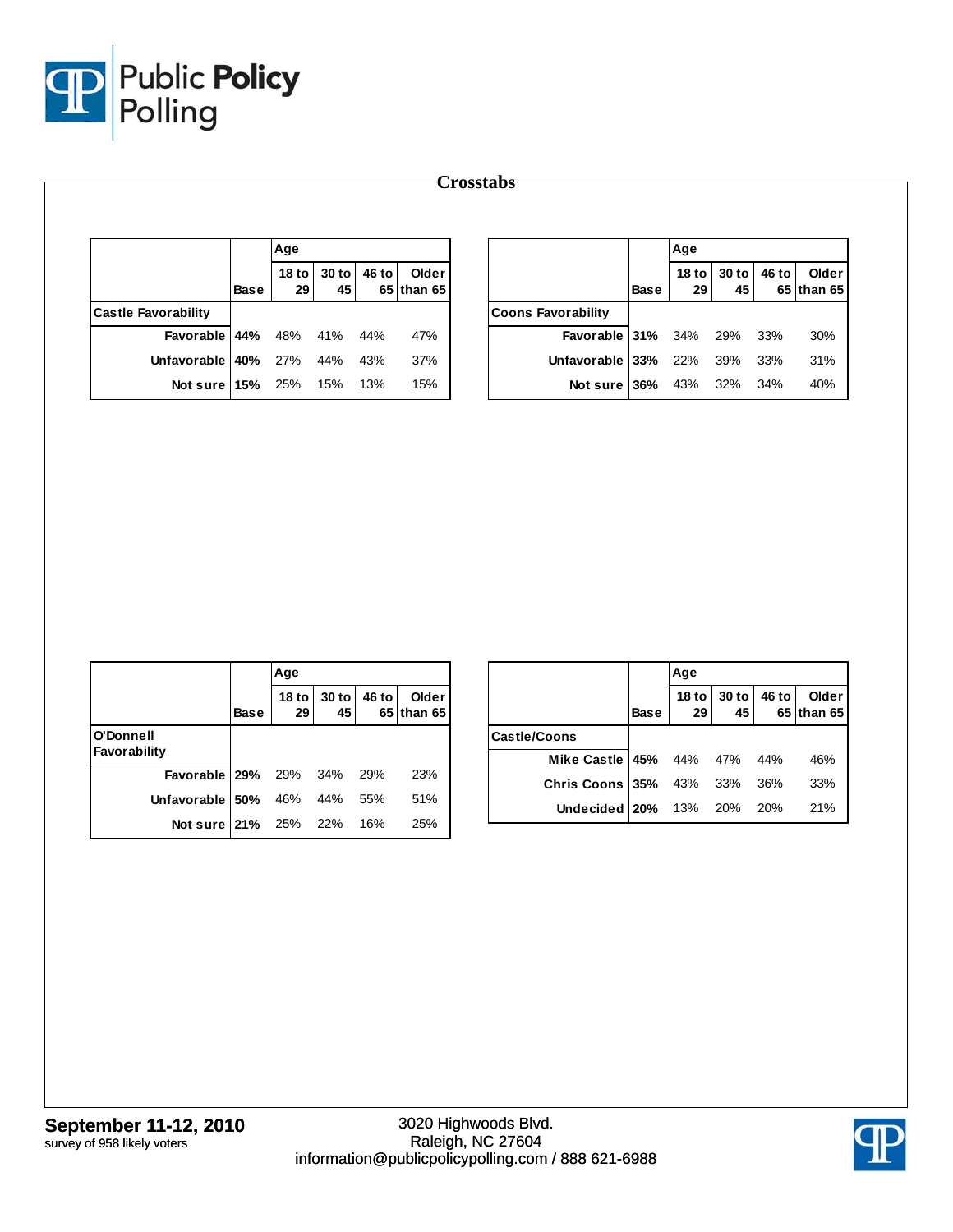

|                         |             | Age                              |               |       |                     |                        |             | Age                                 |             |       |                     |
|-------------------------|-------------|----------------------------------|---------------|-------|---------------------|------------------------|-------------|-------------------------------------|-------------|-------|---------------------|
|                         | <b>Base</b> | 18 to $\vert$<br>29 <sub>1</sub> | $30$ to<br>45 | 46 to | Older<br>65 than 65 |                        | <b>Base</b> | 18 <sub>to</sub><br>29 <sub>l</sub> | 30 to<br>45 | 46 to | Older<br>65 than 65 |
| O'Donnell/Coons         |             |                                  |               |       |                     | <b>Castle Ideology</b> |             |                                     |             |       |                     |
| Christine O'Donnell 34% |             | 27%                              | 41%           | 34%   | 32%                 | Too liberal 31%        |             | 19%                                 | 35%         | 35%   | 26%                 |
| Chris Coons 50%         |             | 52%                              | 44%           | 55%   | 47%                 | Too conservative 15%   |             | 18%                                 | 12%         | 16%   | 17%                 |
| Undecided 16%           |             | 21%                              | 15%           | 11%   | 21%                 | About right 45%        |             | 51%                                 | 43%         | 42%   | 48%                 |
|                         |             |                                  |               |       |                     | Not sure               | 9%          | 12%                                 | 10%         | 7%    | 9%                  |

|                                  |             | Age                 |               |              |                       |
|----------------------------------|-------------|---------------------|---------------|--------------|-----------------------|
|                                  | <b>Base</b> | 18 to $\vert$<br>29 | $30$ to<br>45 | <b>46 to</b> | Older<br>$65$ than 65 |
| O'Donnell Ideology               |             |                     |               |              |                       |
| Too liberal 9% 15% 7% 8%         |             |                     |               |              | 12%                   |
| Too conservative 40% 26% 39% 47% |             |                     |               |              | 37%                   |
| About right 35% 35% 40% 35%      |             |                     |               |              | 33%                   |
| Not sure 15% 24% 15% 10%         |             |                     |               |              | 19%                   |

|                          |             | Age                    |    |                                       |
|--------------------------|-------------|------------------------|----|---------------------------------------|
|                          | <b>Base</b> | 29 <sub>1</sub>        | 45 | 18 to 30 to 46 to Clder<br>65 than 65 |
| <b>ICastle Fitness</b>   |             |                        |    |                                       |
|                          |             | Yes 59% 55% 59% 61%    |    | 55%                                   |
|                          |             | No 26% 25% 24% 27% 27% |    |                                       |
| Not sure 16% 20% 17% 12% |             |                        |    | 18%                                   |